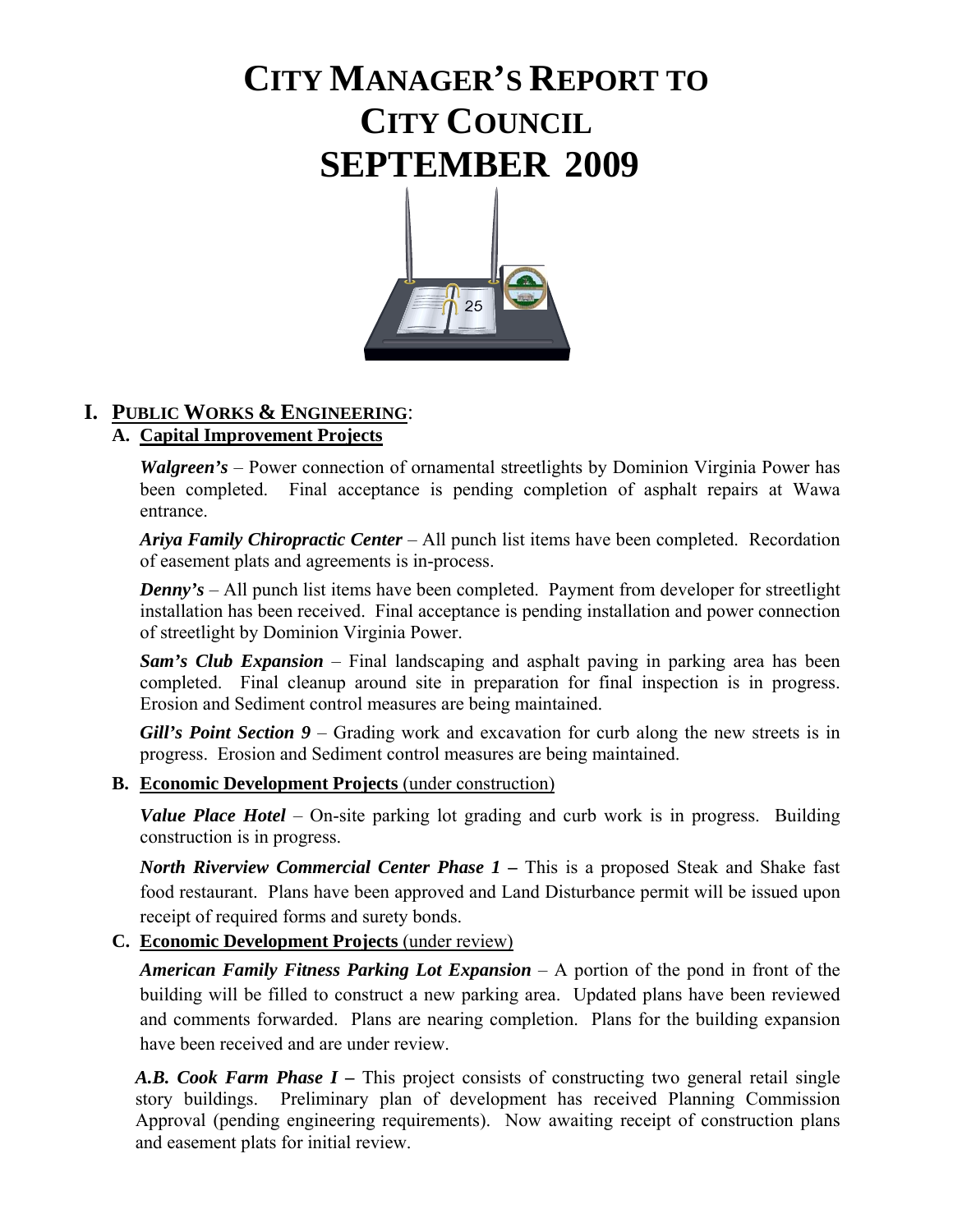*Mount Pleasant Acres Section 2 –* Preliminary plan of development has received Planning Commission Approval (pending engineering requirements). Construction plans have been received and initial review is in progress.

*White Bank Park Drainage Improvements* – Construction plans have been approved. Work on utility relocations has been completed. Scheduling for the development of special provisions to move construction forward.

*Courts Building Renovation* – Scoped and issued two task orders under State DGS requirements contract to award work for roof survey and HVAC evaluation, adjustment and testing services. Roof survey complete and repair work solicitation issued. HVAC services in progress. Roof repair bids have been advertised.

### *Right-of-way Permits:*

- Issued seven (7) permits
- Closed out six  $(6)$  permits

### **II. PLANNING & COMMUNITY DEVELOPMENT:**

- 1. Three (3) fence permits issued.
- 2. Fifteen (15) sign permits issued:
	- $\approx$  Tetterton and Associates 3601 Boulevard
	- $\approx$  CiCi Pizza 1072 Boulevard
	- $\forall$  N'Telos 645 Southpark Boulevard
	- $\hat{x}$  Tri-City Driving School 1910 Boulevard
	- $\approx$  Trojan Beauty and Barber College 26 Pickwick Avenue
	- $\approx$  Edible Arrangements 798 Southpark Boulevard
	- $\approx$  Spirit of Halloween 820 Southpark Boulevard
	- $\approx$  Rimtyme 1909 Boulevard
	- $\approx$  RBH Medical Center 3403 Boulevard
	- $\approx$  Red Lobster 119 Temple Lake Avenue
	- $\approx$  Sarek Automobile 119 Boulevard
	- $\approx$  Home Décor Liquidators 500 Southpark Boulevard
	- $\approx$  London Uniform 2200 Boulevard
	- $\approx$  Perm and Make-Up 1902 Boulevard
- 3. Boulevard Revitalization
	- $\approx$  3 final payment requisitions processed
- 4. Neighborhood Revitalization:
	- **a. 2008-09 CDBG Home Repair Grant** 
		- $\approx$  9 electric jobs completed
		- $\approx$  10 carpentry jobs completed
		- $\hat{z}$  1 carpentry and related plumbing/accessibility job completed
		- $\star$  4 heating jobs completed
		- $\approx$  3 plumbing jobs completed
		- $\approx$  1 lead clearance completed
		- $\star$  7 re-roofing jobs completed
		- $\star$  1 roofing repair completed
		- $\approx$  13 new households served in Program Year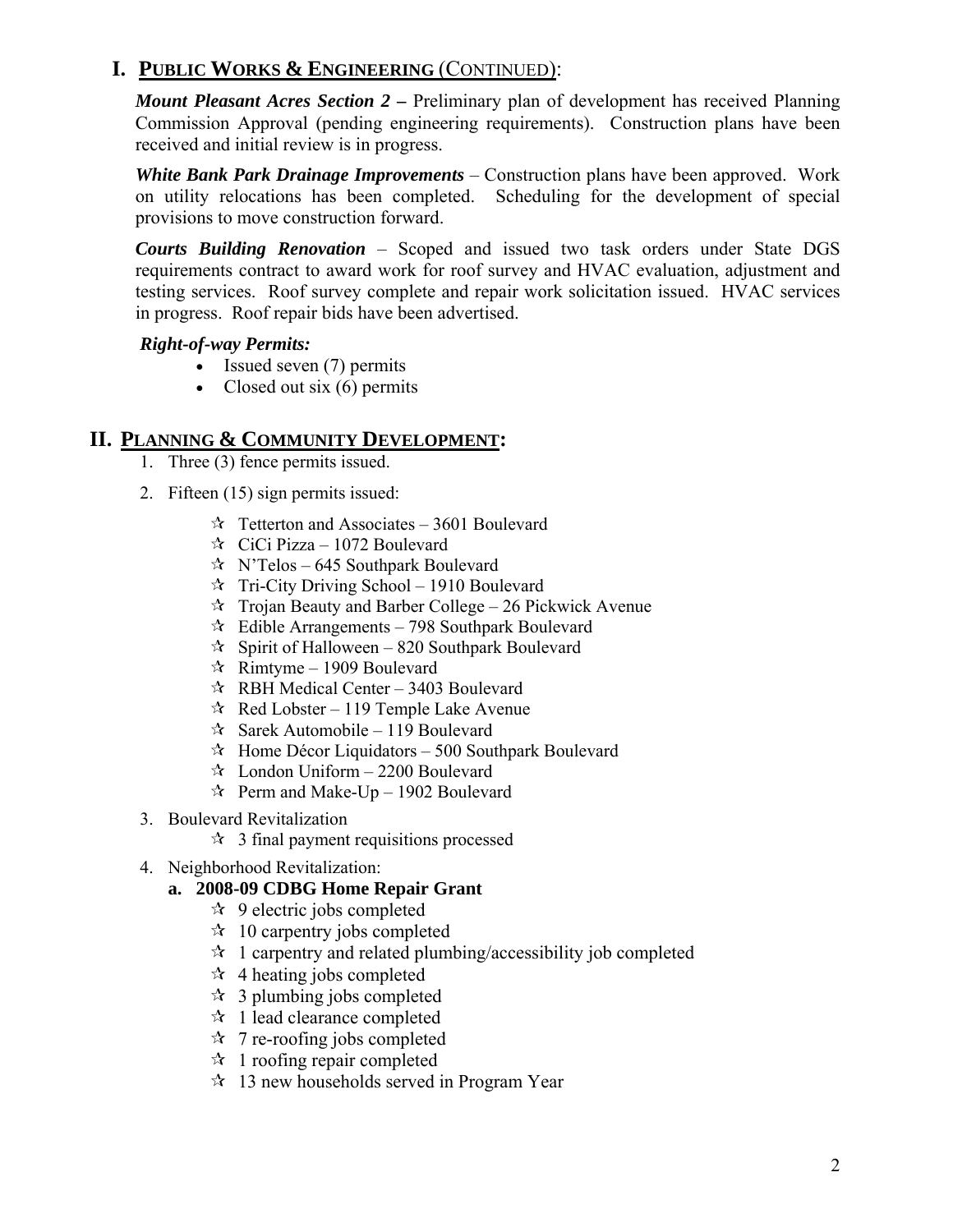# **II. PLANNING & COMMUNITY DEVELOPMENT** (CONTINUED)**:**

- **b. 2008-09 CDBG Stimulus Grant Application approved for citywide emergency repairs \$23,510**
- **c. 2009-10 CDBG Home Repair Grant Application to HUD approved and funding awarded \$87,560**
- **d. Received 30 Emergency Repair Applications for FY10 Grant. Currently processing applications for eligibility. Application period closed.**

#### **e. Rental Inspection Program:**

| <b>Item</b>                                                   | <b>Month</b>   | <b>YTD</b> |
|---------------------------------------------------------------|----------------|------------|
|                                                               |                |            |
| <b>TOTAL UNITS</b>                                            |                |            |
| <b>REGESTERED</b>                                             |                | 522        |
| # of Dwellings registered                                     | 0              | 162        |
| # of Multi-family Dwellings                                   | 0              | 35         |
| # of Apts. registered                                         | 8              | 317        |
|                                                               |                |            |
| TOTAL UNITS INSPECTED                                         |                | 229.5      |
| Dwellings inspected                                           | 0              | 162        |
| Multi-family dwellings                                        | 0              | 35         |
| Apts. to be inspected                                         |                |            |
| (10%)                                                         | .8             | 32.5       |
|                                                               |                |            |
| Total # of Properties Sold                                    | 0              | 1          |
|                                                               |                |            |
| <b>Failure to Register Letters</b><br><b>Answers Received</b> | 0              | 0          |
|                                                               | 0              | 0          |
| First Inspections made                                        | 3              | 270        |
| Passed                                                        | $\overline{2}$ | 94         |
| Failed                                                        | 1              | 176        |
|                                                               | 4              |            |
| Second Inspection<br>Passed                                   | 4              | 72<br>70   |
| Failed                                                        | 0              | 2          |
|                                                               |                |            |
| Third Inspection                                              | 0              | 0          |
| Passed                                                        | 0              | 0          |
| Failed                                                        | 0              | 0          |
|                                                               |                |            |
| <b>Additional Inspections</b>                                 | 0              | 0          |
| Passed                                                        | 0              | 0          |
| Failed                                                        | 0              | 0          |
| <b>Total Fees Collected</b>                                   | 0              | \$950.00   |
| Reinspection                                                  | 0              | \$100.00   |
| Late Registration                                             | 600.00         | \$850.00   |
|                                                               |                |            |
| 4 year Certificates Issued                                    |                |            |
| <b>Dwellings</b>                                              | $\overline{c}$ | 121        |
|                                                               |                |            |
| Apartments                                                    | 1              | 5          |
| (no of units certified)                                       | 22             | 92         |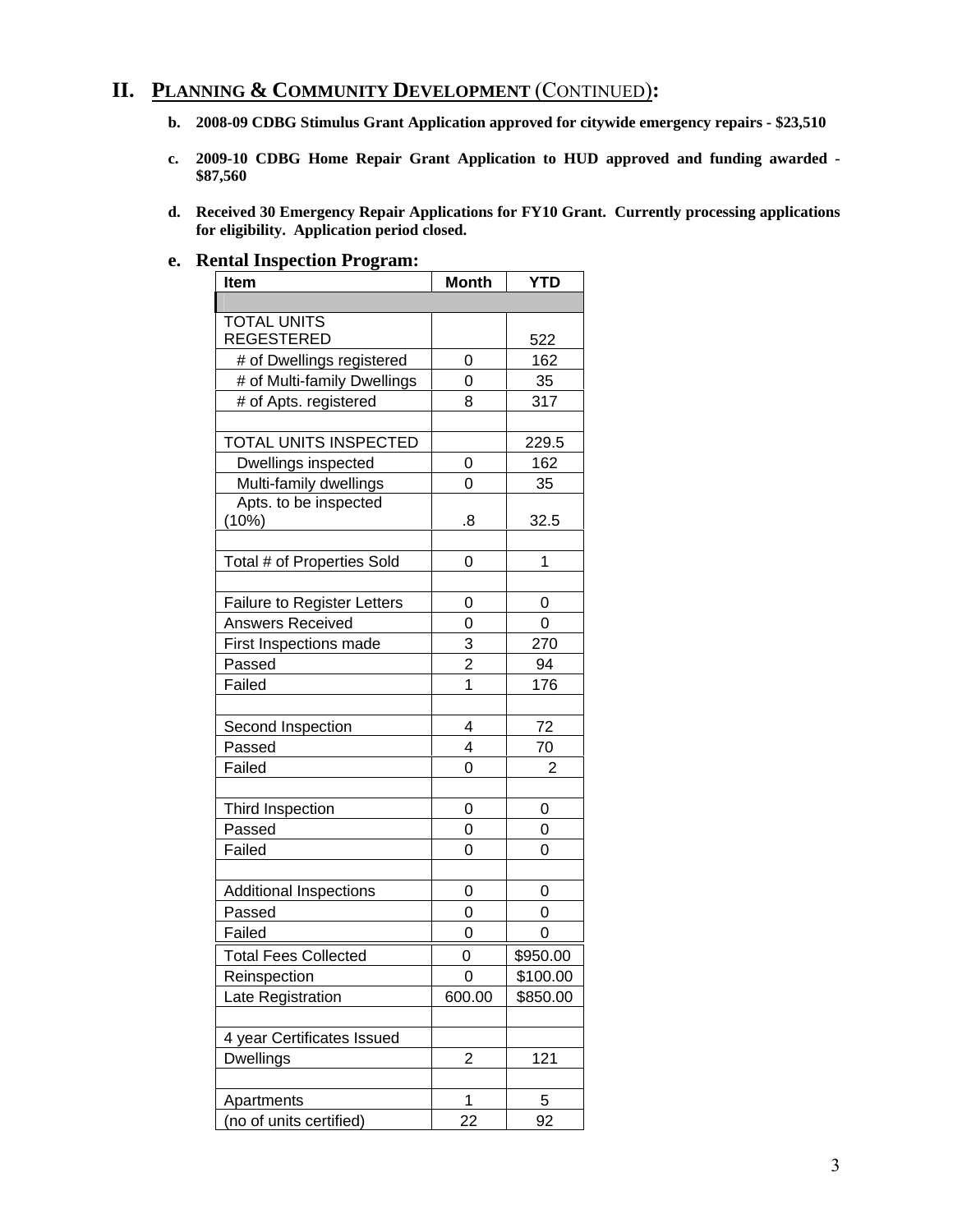# **II. PLANNING & COMMUNITY DEVELOPMENT** (CONTINUED)**:**

# 5. Zoning/ Property Maintenance investigations:

|    | a. Property Maintenance                |                |              |
|----|----------------------------------------|----------------|--------------|
|    |                                        | <b>Month</b>   | YTD          |
|    | Total inspections                      | 15             | 167          |
|    | Violations                             | 12             | 136          |
|    | Violations resolved                    | 5              | 109          |
|    | b. Zoning                              |                |              |
|    |                                        | <b>Month</b>   | YTD          |
|    | Total inspections                      | 3              | 75           |
|    | Violations                             | $\overline{2}$ | 64           |
|    | Violations resolved                    | 1              | 51           |
|    | c. Building Code                       |                |              |
|    |                                        | <b>Month</b>   | YTD          |
|    | Total inspections                      | 0              | 1            |
|    | Violations                             | 0              | 1            |
|    | Violations resolved                    | $\theta$       | 1            |
|    | d. House Number Violations             |                |              |
|    |                                        | <b>Month</b>   | YTD          |
|    | Violations reported                    | 4              | 10           |
|    | <b>Actual violations</b>               | 4              | 33           |
|    | First letter sent                      | $\theta$       | 29           |
|    | Violations abated                      | $\theta$       | 43           |
|    | Summons issued                         | 0              | $\mathbf{1}$ |
|    | Door hangers posted                    | 4              | 14           |
|    | Active violations                      | 4              | 4            |
|    | e. Other                               |                |              |
|    |                                        | <b>Month</b>   | YTD          |
|    | Total inspections                      | 5              | 54           |
|    | Violations                             | 0              | 26           |
|    | Violations resolved                    | 0              | 26           |
|    | f. Inoperable Motor Vehicle Complaints |                |              |
|    |                                        | <b>Month</b>   | <b>YTD</b>   |
|    | Total inspections                      | 1              | 73           |
|    | Violations                             | 1              | 61           |
|    | Violations resolved                    | 1              | 60           |
|    |                                        | <b>Month</b>   | YTD          |
| g. | <b>Tall Grass</b>                      |                |              |
|    | Total inspections                      | 36             | 200          |
|    | Violations                             | 32             | 165          |
|    | Violations resolved                    | 12             | 130          |
|    | h. Sign Ordinance                      |                |              |
|    |                                        | <b>Month</b>   | YTD          |
|    | Total inspections                      | 13             | 73           |
|    | Violations                             | 13             | 73           |
|    | Violations resolved                    | 9              | 65           |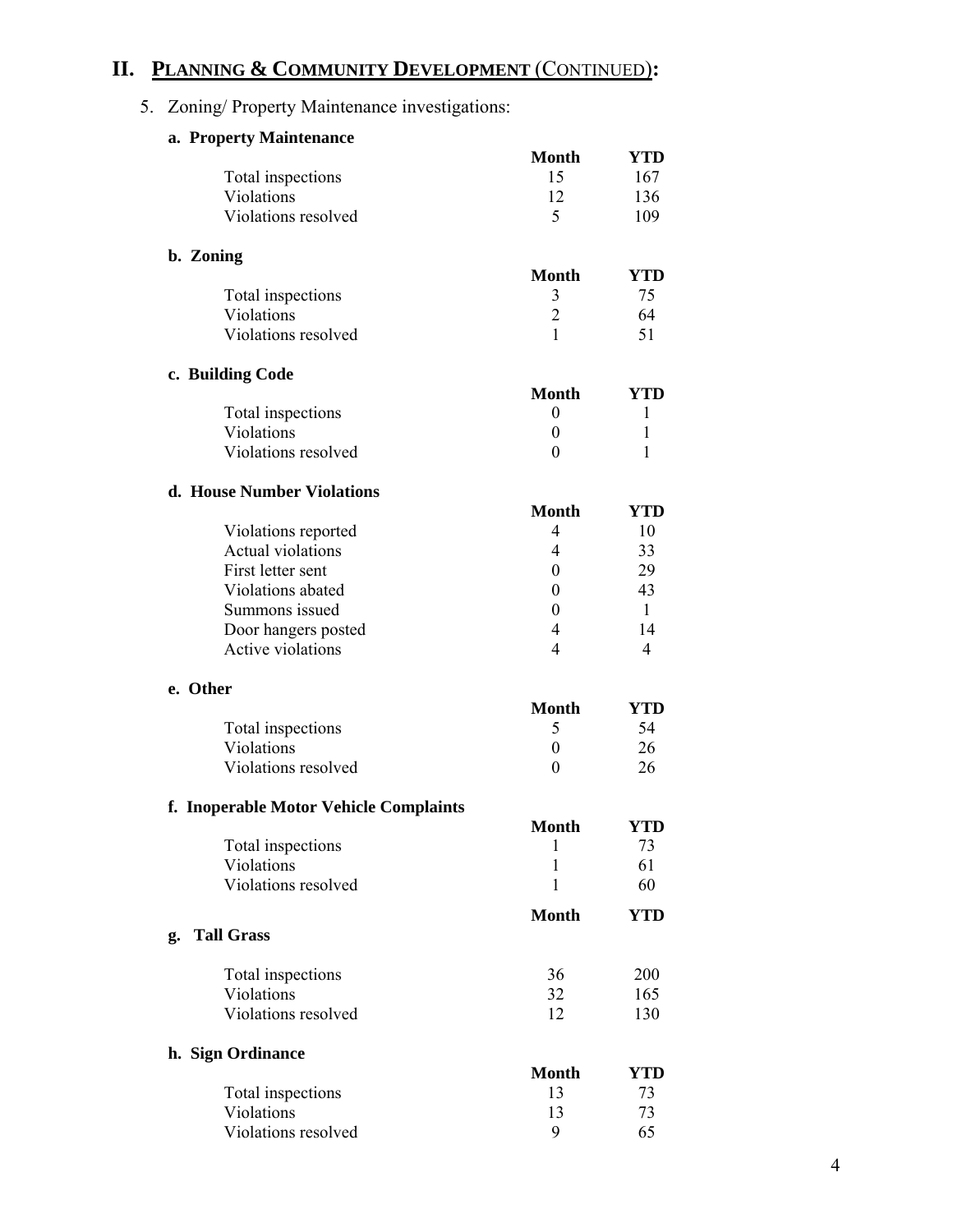# **II. PLANNING & COMMUNITY DEVELOPMENT** (CONTINUED)**:**

|     | the following are inglinglit activities for the Dunding Hispections Division. |              |             |
|-----|-------------------------------------------------------------------------------|--------------|-------------|
|     |                                                                               | <b>Month</b> | YTD         |
|     | <b>Existing Housing and Maintenance Inspections</b>                           |              | 102         |
| 2.  | New Construction Inspections                                                  | 217          | 1,726       |
| 3.  | Permits for New Residences                                                    |              |             |
| 4.  | Estimated Cost for Permits for New Residences                                 | $_{0}$       | \$261,000   |
| 5.  | Permits for Commercial Construction                                           |              | 57          |
| 6.  | <b>Estimated Cost for Commercial Permits</b>                                  | \$289,500    | \$8,638,582 |
| 7.  | <b>Plumbing Permits Issued</b>                                                |              | 93          |
| 8.  | <b>Electrical Permits Issued</b>                                              | 19           | 140         |
| 9.  | <b>Mechanical Permits Issued</b>                                              |              | 60          |
| 10. | Swimming Pool Permits Issued                                                  |              |             |
| 11. | <b>Inoperative Vehicles Towed</b>                                             |              |             |
| 12. | Letters on Water Cutoff                                                       |              | 6           |
| 13. | <b>Court Cases</b>                                                            |              |             |
|     |                                                                               |              |             |

# **The following are highlight activities for the Building Inspections Division:**

### **III. POLICE DEPARTMENT:**

- $\checkmark$  Total calls for police service in September 2009; show an increase of 2.%, going from 4,054 calls for service in 2008, to 4,144 in September, 2009.
- 9 Our **Records Division** processed 237 arrest reports, 45 Animal Control reports, 45 field interviews, 225 incident reports, 727 pawned properties and 1,139 traffic summonses, along with a variety of other reports, totaling **2,706 reports.**
- $\checkmark$  We are pleased to report that September, 2009, was a busy, productive month for our organization. We enjoyed the competition and fellowship at our annual *Police vs. Fire Charity Softball Game* this month. Camaraderie and a good time were enjoyed by all in attendance.
- 9 Captain Keith Early and Officer Travis Karr attended the annual *MADD Award* ceremony in Chesterfield County. With approximately (15) jurisdictions in attendance, Office Karr were recognized with the *highest* achievement award for his 2008 DUI enforcement efforts. Officer Karr arrested 109 DUI offenders during the calendar year.
- $\checkmark$  Lt. Dann Ferguson graduated from the National Criminal Justice Command College this month. Sponsored by the University of Virginia, this 10-week training was very demanding.
- $\checkmark$  Auxiliary police officers Dennis Branzelle and Kevin Burcham graduated from the Chesterfield Police Academy's Basic Police Training this month. The completion of this grueling, long-term training is indicative of the dedication our volunteers have for our organization and our community.

The following information reflects highlights during the month, by division.

- $\checkmark$  The **Law Enforcement Services Bureau** activities were as follows:
- Sergeant Tom Kifer, Officer Sophie Benkendorf, Auxiliary officers and Sentinels participated in the department's shredding and child safety seat inspection event in the parking lot of Ashley Furniture on September  $12<sup>th</sup>$ . Approximately 3,500 pounds of documents were shredded, 30 child safety seats were checked, and 11 child DNA identification kits were completed.
- Both Captain Early and Captain Newsome attended the *9/11 Memorial Ceremony* at the War Memorial on September 12<sup>th</sup>. Both Police and Fire personnel spoke at the event.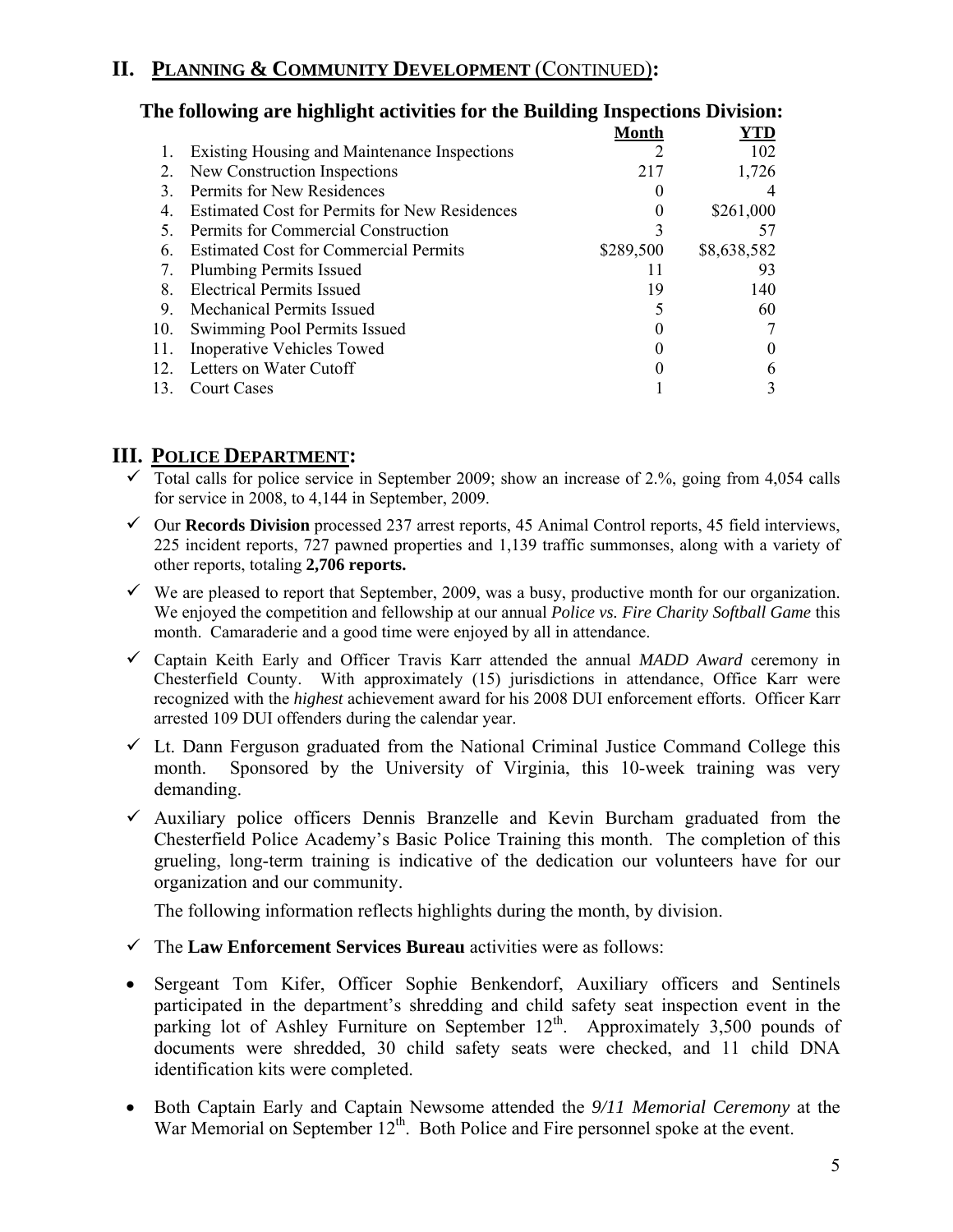# **III. POLICE DEPARTMENT (**CONTINUED**):**

- Captain Newsome, Lieutenant Ken Stables, Sergeant Kifer, SRO Dale Waldrop and Sentinels participated in the elementary schools' kindergarten and new student orientations, providing child DNA identification kits for more than 200 children.
- Captain Newsome and Lieutenant Stables attended the *Community Heroes* Sunday Service at Faith Baptist Church on September  $27<sup>th</sup>$ , where each attendee from the public safety realm was presented with a coffee mug filled with assorted small gifts. Most notably, Captain Newsome was presented with a plaque in honor of his 35 years of service as a law enforcement officer.
- Officer Benkendorf and Detective Bill Moore provided a safety presentation to 96 kindergarten students at Tussing Elementary School.
- Our speed trailer was utilized on West Ellerslie Avenue, Archer Avenue, and Hamilton Avenue throughout the month of September.
- Students returned to school on September  $8<sup>th</sup>$ , and SRO Dale Waldrop returned to the high school, while SRO Scott Whirley began his first year at the middle school as a resource officer.

The highlights from our **Detective Division** and our **Street Crimes Unit** were as follows:

- Detective Bill Moore successfully investigated the armed robbery that occurred at the Virginia Commonwealth Bank. Two suspects have been arrested for the robbery and related offenses.
- Street Crimes Unit officers executed a search warrant on a local residence, at which time several grams of marijuana were recovered.
- Street Crimes personnel charged a resident on Suffolk Avenue for maintaining a drug nuisance at the residence.
- Detective Moore participated in the NBC-12 *Fugitive Friday* news broadcast.
- Three (3) nuisance letters were issued during the month of September.

**Sentinel** volunteers donated a total of 43 hours. Our Sentinels assisted with special events, traffic details and patrol duties throughout the month. Like our Auxiliary police, our Sentinels are a part of our law enforcement family. We continue to value their dedication and service to our community.

We reported an increase in productivity from our **Operations Division** during the month of September. Federal Highway Safety grant monies aided us in our public safety efforts this month. Numerous selective enforcement details were executed, to include DUI enforcements, school zone speed enforcements, and traffic light enforcements.

Our officers tallied 1,139 traffic summonses, 1,703 traffic stops, 23 DUI arrests, 64 investigated crashes, 23 drug arrests, 237 total arrests, 70 issued parking tickets, and 44 initiated field interviews. Our uniformed officers investigated 180 reported incidents, and we cleared 137 of those incidents, or 76%. Some of the Operations Division highlights are as follows:

• Officer Thad Johnson successfully investigated several burglaries, destruction of properties, and larcenies from the Dunlop Village Shopping Center complex. Two juveniles were arrested as a result of these incidents, and a third suspect's arrest is imminent.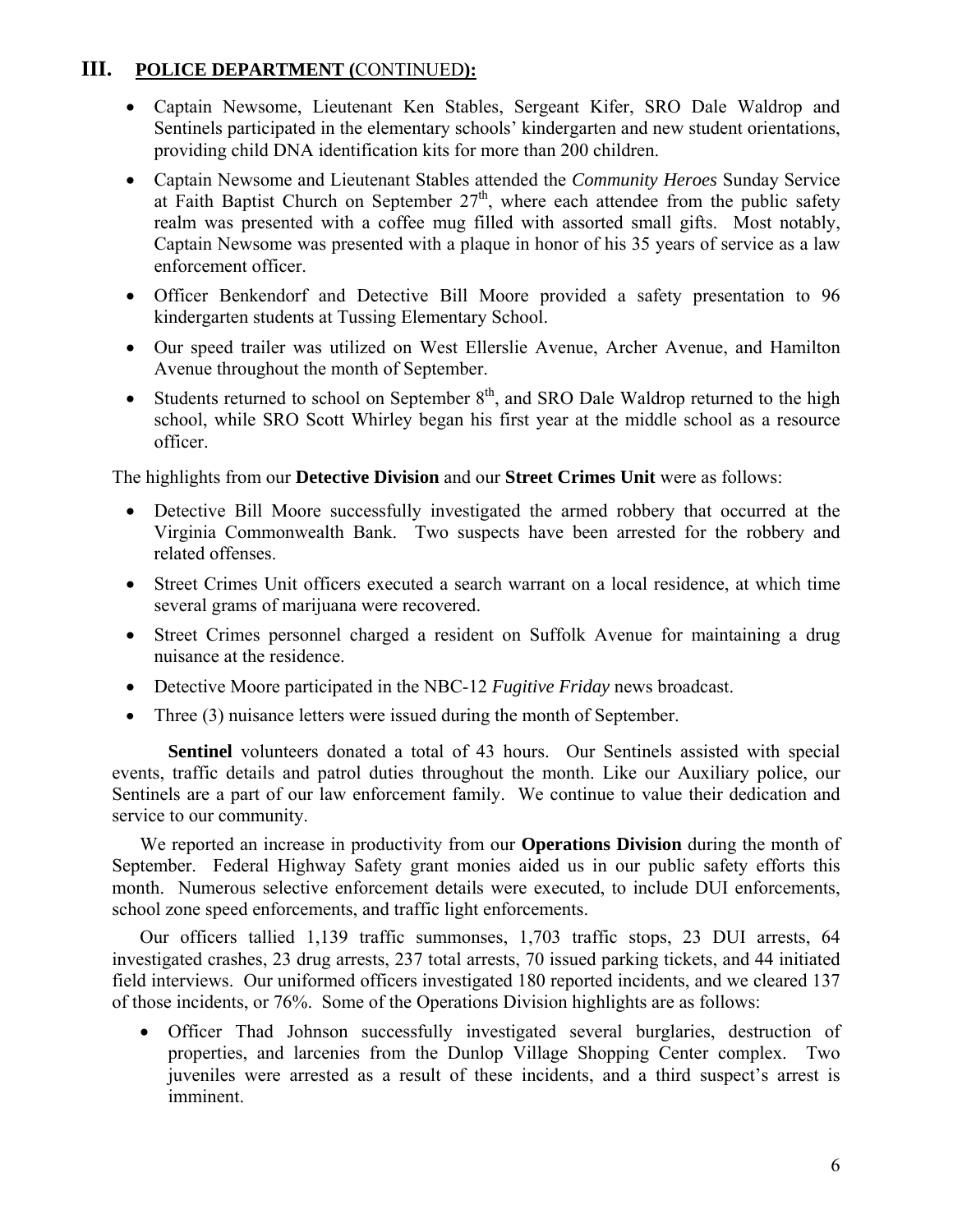### **III. POLICE DEPARTMENT (**CONTINUED**):**

- Officers responded to an armed robbery at the Virginia Commonwealth Bank. Whereas the suspects initially eluded capture, our officers did a good job coordinating their efforts. Our detectives have since arrested both suspects for the robbery and related charges.
- As a result of a call for service, our officers observed marijuana plants growing in a wooded area off of Hillcrest Avenue. Subsequent to obtaining/executing a search warrant, a marijuana grow operation and numerous types of illegal drugs were recovered. The suspect was arrested, and he is awaiting trial for the multitude of charges.
- Captain Early attended the *Lakeview Dam Emergency Action Plan Functional Exercise* sponsored by Kleinshmidt. He was joined by members of the Fire Department and others.

 Our **Auxiliary Police** officers continue to volunteer their time and energy for our community. Officers contributed 370 hours of service this month, and some of their efforts were directed towards the 9/11 Memorial event, Child Safety Seat and Shredding event, CHHS football games, ride-alongs, academy training, etc.

 Our **Animal Control** personnel impounded 25 dogs and 21 cats. During the month of September, there were four (4) dogs and no cats returned to their owners, with 15 dogs and 25 cats adopted out. We did not receive any reports of animal bites during the month. Animal Control officers investigated 125 complaints, and they issued a total of five (5) summonses. Personnel collected fees totaling \$324.00. Our recent hire of Shelter Aide Jennifer Harman will enable our ACO officers to more actively deal with calls for service and other related duties.

| <b>Crime</b>                | <b>September</b><br>2008  | <b>September</b><br>2009                   | <b>Percentage of</b><br><b>Increase/Decrease</b> |
|-----------------------------|---------------------------|--------------------------------------------|--------------------------------------------------|
| <b>Aggravated Assaults</b>  | $\overline{2}$            | 0                                          | $-100%$                                          |
| <b>All Criminal Arrests</b> | 284                       | 237                                        | $-17%$                                           |
| Arson                       | 1                         | $\theta$                                   | $-100%$                                          |
| <b>Burglaries</b>           | 12                        | 7                                          | $-42%$                                           |
| Calls for services          | 4,054                     | 4,144                                      | 2%                                               |
| DUI arrests                 | 29                        | 23                                         | $-21%$                                           |
| Larceny                     | 68                        | 46                                         | $-32%$                                           |
| Motor Vehicle thefts        | 2                         | 3                                          | 50%                                              |
| Robberies                   | $\theta$                  | $\overline{2}$                             | #DIV/0!                                          |
| Shoplifting arrests         | 36                        | 28                                         | $-22%$                                           |
| Simple Assaults             | 14                        | 17                                         | 21%                                              |
|                             |                           | <b>PART I (Serious)</b><br><b>OFFENSES</b> |                                                  |
| <b>September 2009</b>       | <b>Number</b><br>Reported | <b>Number</b><br><b>Cleared</b>            | <b>Percentage</b><br><b>Cleared</b>              |
|                             | 75                        | 54                                         | 72%                                              |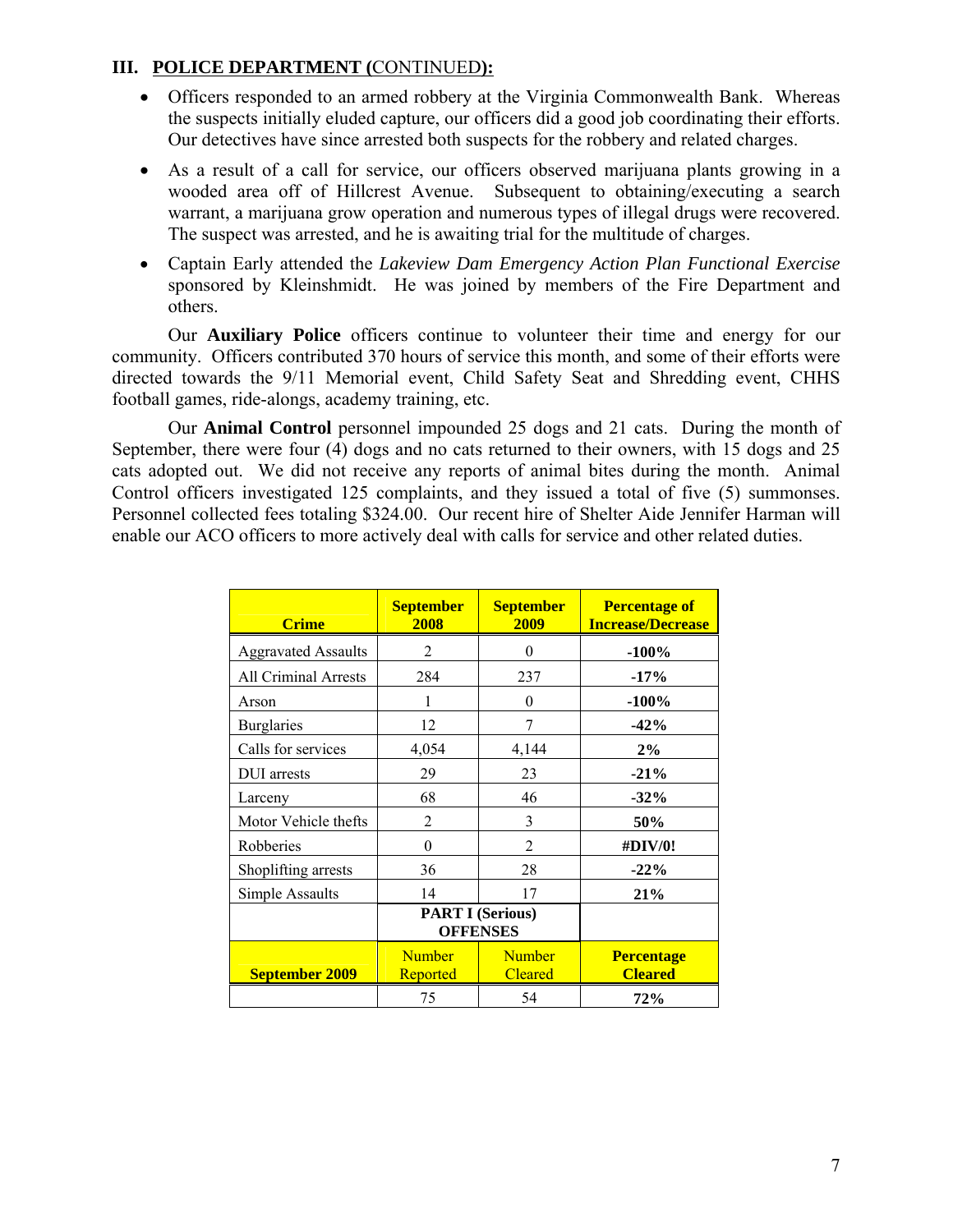# **IV. FIRE & EMS DEPARTMENT:**

| <b>FIRE DIVISION:</b>                  |                             | <b>TOTAL FIRE TYPE CALLS: 111</b>       |                |  |
|----------------------------------------|-----------------------------|-----------------------------------------|----------------|--|
| <b>Call Descriptions:</b>              | <u>No:</u>                  | <b>Call Descriptions:</b>               | <u>No:</u>     |  |
| <b>Alarm System Activations</b>        | 8                           | <b>Hazardous Conditions</b>             | $\overline{2}$ |  |
| <b>Animal Rescue</b>                   | $\theta$                    | Heat from Short Circuit                 | $\theta$       |  |
| <b>Assist Invalid</b>                  | 2                           | <b>Lightning Strike</b>                 |                |  |
| <b>Assist Police</b>                   | 1                           | No Incident on Arrival                  |                |  |
| <b>Authorized Controlled Burning</b>   | 2                           | Passenger Vehicle Fires                 | 0              |  |
| <b>Building Fire</b>                   | 1                           | Police Matter                           | 3              |  |
| Child Safety Seat Installations        | 15                          | Power Line Down                         | 6              |  |
| CO <sub>2</sub> Detector Installations | $\theta$                    | <b>Public Fire Education</b>            |                |  |
| Cover Assignment                       | $\theta$                    | <b>Public Service Assistance Calls</b>  | 22             |  |
| Dispatched then Cancelled Calls        | 9                           | <b>Smoke Detector Installed</b>         | 2              |  |
| <b>Electrical Equipment Problems</b>   | 4                           | Smoke Scare/Odor Removal                | 2              |  |
| <b>EMS Call</b>                        | 1                           | <b>Trash/Rubbish Fires</b>              |                |  |
| Gas/Other Flammable Liquid Spills      | 1                           | <b>Unauthorized Burning</b>             | 3              |  |
| Gas Leak                               | $\mathcal{D}_{\mathcal{L}}$ | <b>Unintentional Alarm Malfunctions</b> |                |  |
| Good Intent Calls                      | 13                          | Water Problem                           |                |  |
| <b>Mutual Aid Given</b>                | <u>No:</u>                  | <b>Mutual Aid Received</b>              | <u>No:</u>     |  |
| Chesterfield                           | 5                           | Crater Haz-Mat Team                     |                |  |
| Prince George                          |                             |                                         |                |  |
|                                        |                             |                                         |                |  |

~A fire unit arrived on-scene in 6 minutes or less from the time of dispatch on 88.7% of all calls received during the month $\sim$ 

| <b>EMS DIVISION:</b>           |                             | <b>TOTAL EMS PATIENTS: 280</b> |                |
|--------------------------------|-----------------------------|--------------------------------|----------------|
| <b>Call Descriptions:</b>      | N o:                        | <b>Call Descriptions:</b>      | $N_{0}$ :      |
| <b>Abdominal Pains</b>         | 14                          | Motor Vehicle Accidents        | 9              |
| <b>Allergic Reactions</b>      | 4                           | Other Injury/Medical Calls     | 106            |
| Altered Level of Consciousness | 8                           | <b>Public Service Calls</b>    | 7              |
| Assaults                       | 4                           | <b>Strokes</b>                 |                |
| Bite/Sting                     | 2                           | Suicide Calls                  | $\overline{2}$ |
| Cardiac Arrest                 |                             | Trauma Calls                   |                |
| <b>Chest Pains</b>             | 28                          | <b>Unresponsive Patients</b>   | 20             |
| Difficulty Breathing           | 34                          |                                |                |
| Falls                          | 29                          |                                |                |
| <b>Mutual Aid Given:</b>       | $\bm{No:}$                  | <b>Mutual Aid Received</b>     | $N_{0}$ :      |
| Fort Lee                       | 3                           | Chesterfield                   |                |
| Petersburg                     | $\mathcal{D}_{\mathcal{L}}$ | Fort Lee                       | 3              |
|                                |                             | Petersburg                     | 2              |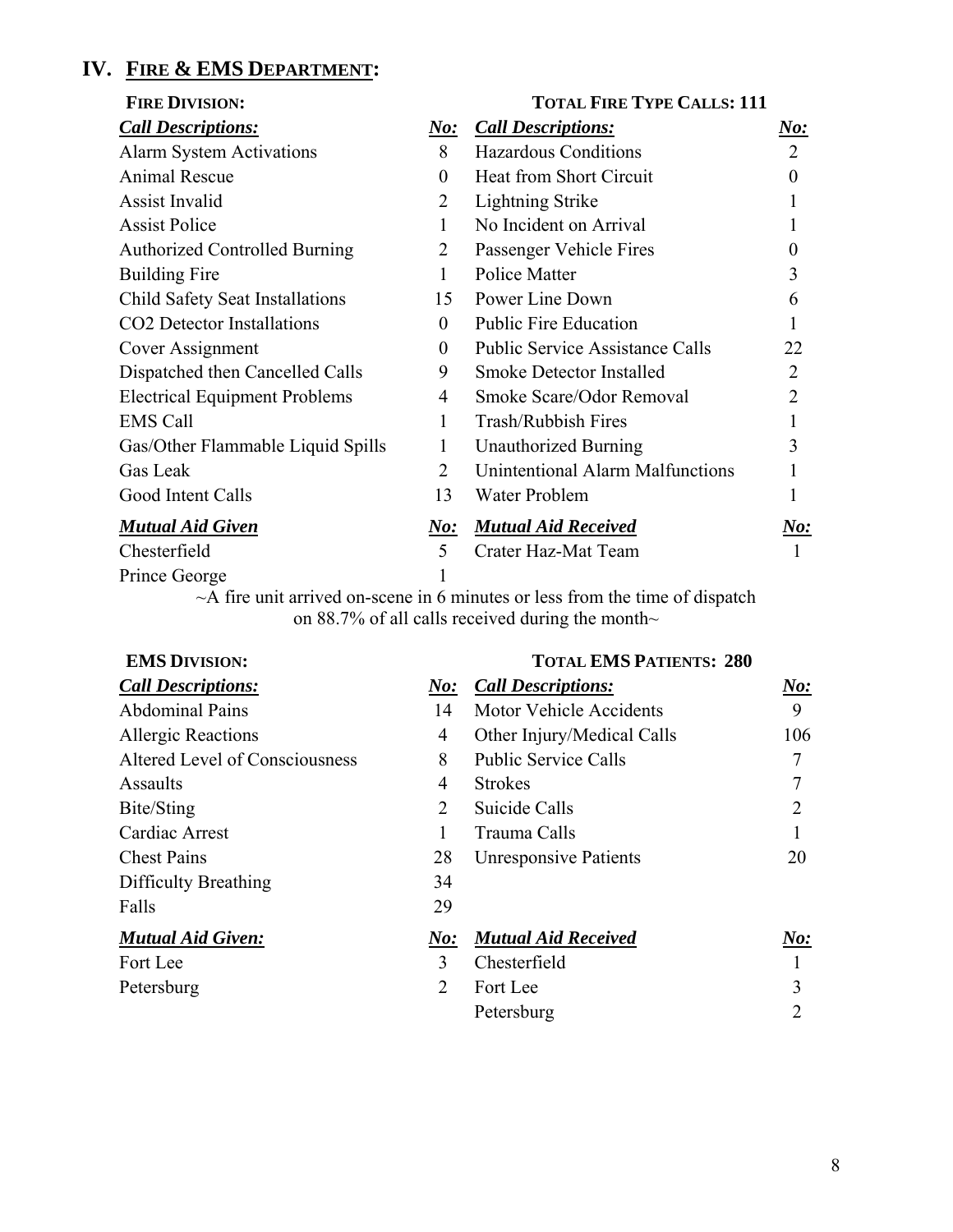# **IV. FIRE & EMS DEPARTMENT** (CONTINUED)**:**

|           |                        |                | <b>Average Time of</b> |
|-----------|------------------------|----------------|------------------------|
|           | <b>Call Type</b>       |                | <b>Patient Contact</b> |
|           | Priority 1             |                | 5.14 minutes           |
|           | Priority 2             |                | 5.01 minutes           |
|           | Priority 3             |                | 6.11 minutes           |
|           | V. FINANCE DEPARTMENT: |                |                        |
| $\bullet$ | Checks processed:      | General Fund   | 430                    |
|           |                        | Payroll Checks | 632                    |

- Twelve (12) alarm citations were processed during September.
- New Server for financial software has been ordered and scheduled for installation in October. This will include an update of financial software with the exception of the tax and utility billing programs.

Other 120 Total 1,182

- Continued audit procedures and work papers for the annual external audit and Comprehensive Annual Financial Report.
- Continuing discussions with our financial advisor pertaining to refunding of currently outstanding general obligation bond issues to obtain savings brought on by current interest rate conditions.

**Purchasing –** 200 total purchase orders were completed with 162 being processed by the purchasing and 38 departmental purchases being reviewed as compared to 247 being completed for the same period in 2008. In addition 152 check requests were prepared by departments which are not processed by Purchasing.

#### **Bids Issued/Opened during the month**

• Invitation #09-91102-955, Mechanical Maintenance Contract, issued on August 2, 2009, was opened on September 11. Griffin Heating and Cooling was the low bidder. The contract is in place, and they will start on October 1.

### **Other Purchasing Activity**

- Contract renewed for asphalt slurry seal and cracked sealant.
- Continued contract negotiations with Pro Active, the City's IT service vendor.
- Section 125 Vendor chosen, with contract in place.
- Consolidate cell phone plans in the City, to reduce cost with more service.
- Contacted appraiser to appraise Violet Bank Museum collection, for insurance purposes.
- Quotes were issued for various items for the newly formed Street Crime Unit. Funding coming from asset forfeiture.
- Purchase Order issued for professional consultant services for Route 1 signal coordination, from Sherwood Drive to Temple Avenue.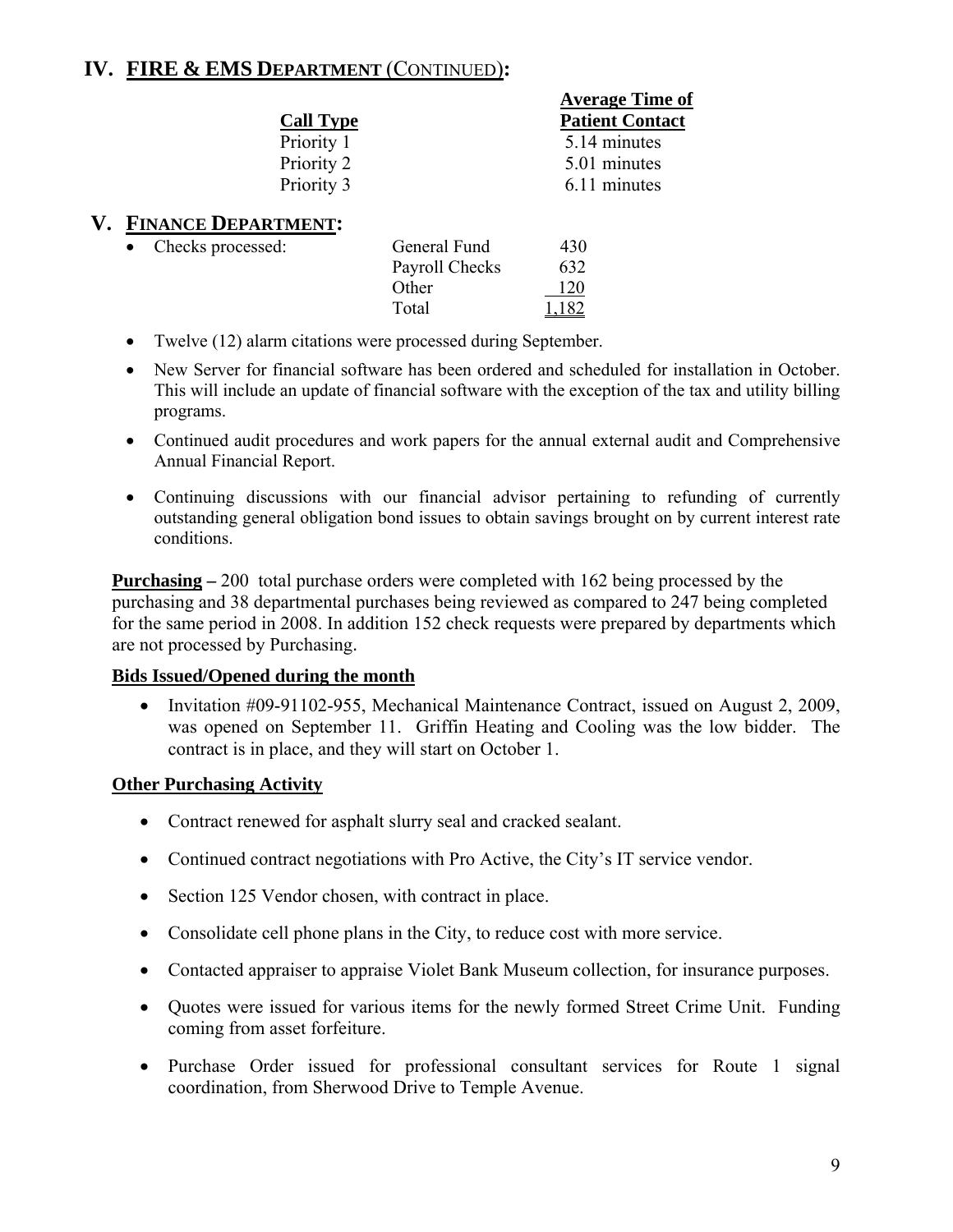# **V.** FINANCE DEPARTMENT (CONTINUED):

### **Risk Activity:**

### **General/Citizen Claims**

- A citizen obtained a crack in their windshield that was caused by an object coming off the back of a City truck. Cost to fix the windshield was \$185.00.
- A citizen twisted her ankle while stepping in the courtyard at the Courthouse while on jury duty late at night.
- While cutting grass on Temple Avenue, a rock was thrown from a City lawn mower and broke the glass of a vehicle stopped at a stoplight.

#### **Property Claims**

• None

#### **Automobile Claims**

- Police officer stopped another vehicle for a traffic violation. The stopped vehicle backed into the City vehicle, causing little damage to either vehicle.
- A vehicle, stopping for the red light at Westover and the Boulevard, struck the back of a City vehicle. There was little damage to either vehicle.

# **Utility Billing:**

Bi-monthly Utility Bills Sent – 3,660

Delinquent Notices Sent –644

Delinquent Notices Percentage 18.6%

Services cut off for nonpayment on September  $10^{th}$  was  $108$ 

Additional 14 cutoffs after receiving extensions in August

Work orders for September 2009 Leaks  $-39$ New Accounts – 79 Terminations – 83 Extensions – 66 Clean - 2 Emergency Cut Off - 1

Utility Billing Generated State Setoff Collections: September \$41.64

Completed semi-annual review of trash can usage to ensure proper amounts are charged for refuse collection.

### **VI. HUMAN RESOURCES DEPARTMENT:**

|           | <b>Advertisements</b>                  |                                |
|-----------|----------------------------------------|--------------------------------|
|           | Department                             | Position                       |
|           | <b>Public Works</b>                    | <b>Public Works Technician</b> |
|           | Office On Youth                        | Mentor/Tutor (Part Time)       |
|           | Library                                | Library Assistant (Part Time)  |
| $\bullet$ | <b>Applications and Testing</b>        |                                |
|           | <b>Utility Maintenance Specialist</b>  | 57                             |
|           | Skateboard Park Supervisor (Part Time) | 13                             |
|           | Public Works Technician                | 68                             |
|           | Mentor/Tutor (Part Time)               | 16                             |
|           | Library Assistant (Part Time)          | 104                            |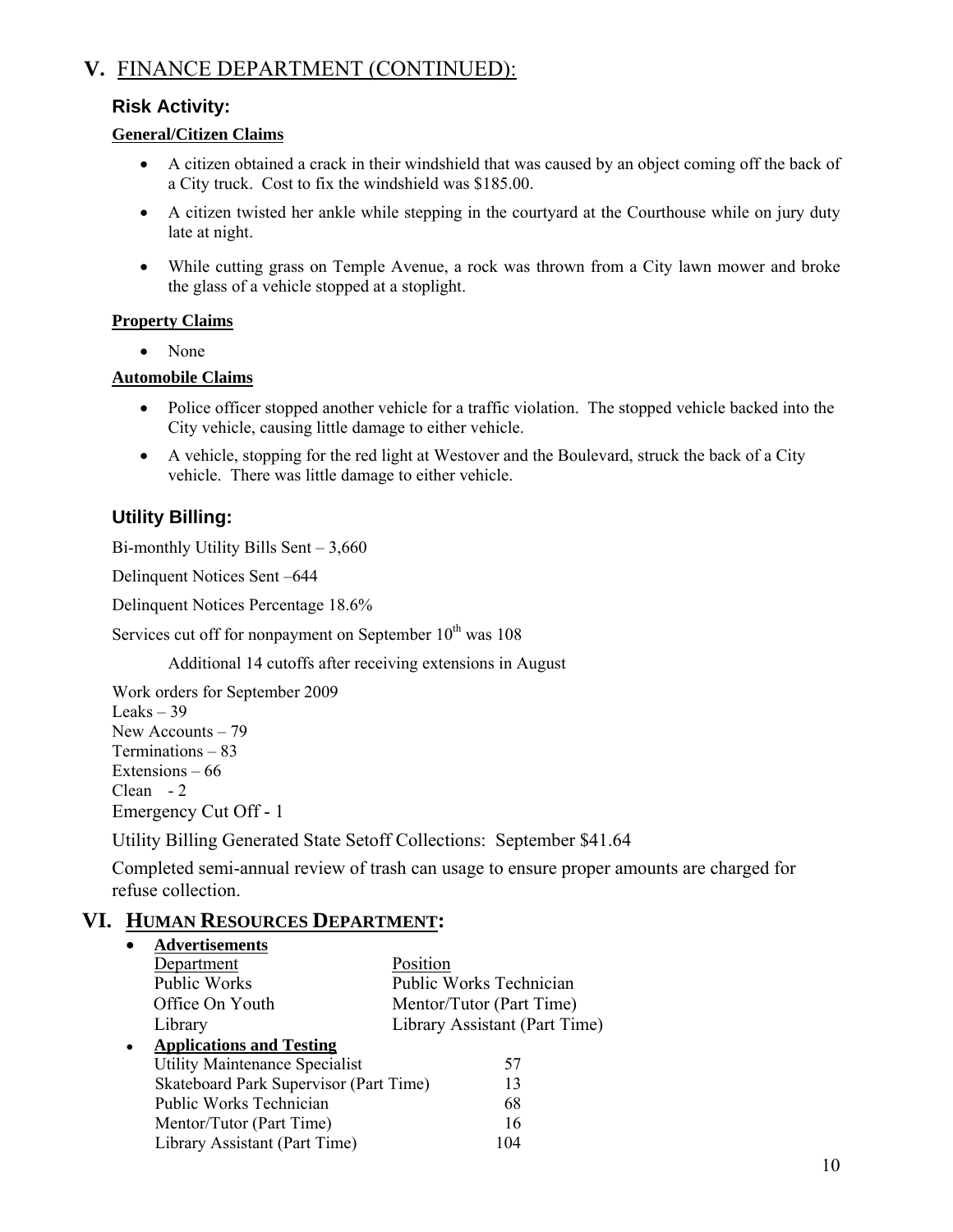# **VI. HUMAN RESOURCES DEPARTMENT** (CONTINUED)**:**

### • **Miscellaneous**

The following employee orientation and exit interview sessions were held in September 2009:

*Orientation* John Crenshaw – EMS Firefighter Jonarron Evans – EMS Firefighter Kyle Papelino – EMS Firefighter Timothy Fontaine – EMS Firefighter Timothy Schaak – EMS Firefighter Travis Bowling – EMS Firefighter Trenton Worrell – EMS Firefighter

*Exit Interview* LaKeisha Givens – Police Officer

### **Worker's Compensation**

The following workers' compensation report was filed during the month of September 2009:

Date Department Description of Injury 09-02-09 Police Lower back pain while picking up 50 lb. bags of cat litter.

### **VII. INFORMATION TECHNOLOGY DEPARTMENT:**

- $\triangleright$  The City's web site had 52,765 visits in the month of September with 82,344 page views, including 4,022 visits to the City job listings page. The top five pages visited after the home page were: Library, Jobs, Real Estate Assessment Search, Purchasing RFPs, and Recreation & Parks.
- ¾ Citizens submitted and city staff processed 275 service requests and questions through the "Citizens Action Center" online during the month of September. The FAQs were viewed 249 times during this same period.
- $\triangleright$  September's City e-News was distributed via email to 5,111 customers. In addition, a new featured e-Newsletter, "Retail Buzz", was distributed to 197 contacts from Economic Development in September.
- ¾ IT's Wide Area Network continues to progress with VPN project commencement for the Public Works Administration and Traffic Engineering offices. That project will tie both of those facilities into the City's network.

# **VIII. LIBRARY:**

- $\hat{x}$  The library staff circulated 24,094 titles in September.
- $\hat{x}$  The public computer center was used by 2,390 patrons.
- $\mathcal{R}$  The library's meeting rooms were used 84 times.
- $\approx$  3,719 residents visited the Colonial Heights Virtual Library to retrieve 752 articles from their homes and offices.
- $\approx$  208 people registered for new library cards and an average of 633 patrons used the library each day.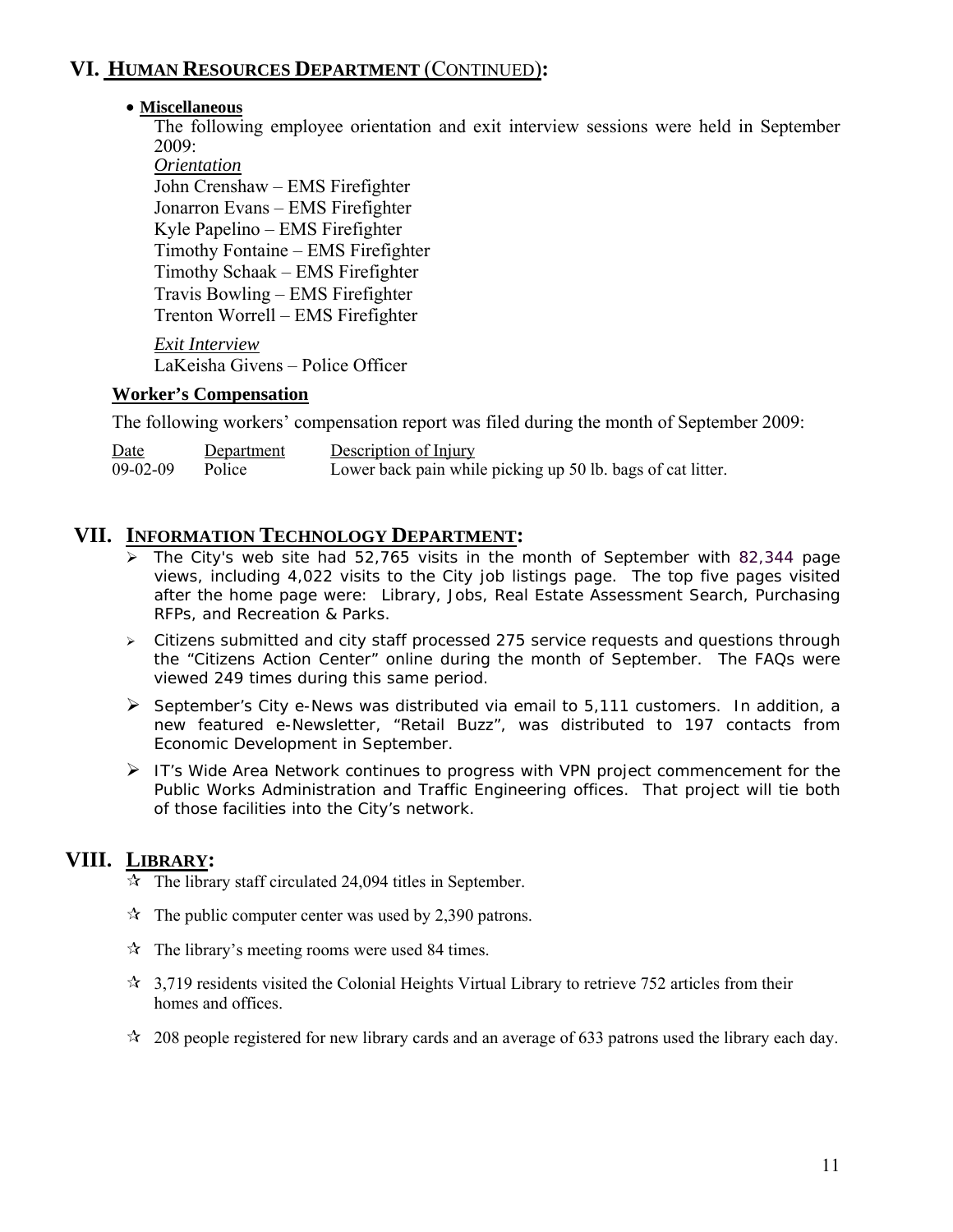# **IX. RECREATION & PARKS:**

| <b>Recreation &amp; Parks</b>                                          |                |                                 |
|------------------------------------------------------------------------|----------------|---------------------------------|
| <b>Activities</b>                                                      | 2008           | 2009                            |
| ADULT SUMMER SOFTBALL                                                  | 16 Teams       | 20 Teams                        |
| <b>BELLY DANCING</b>                                                   | 5              | n/a                             |
| <b>CHEERLEADER REGISTRATION</b>                                        | 101            | 78                              |
| <b>COMMUNITY BUILDING ATTENDANCE</b>                                   | 1,165          | 1,045                           |
| <b>COMMUNITY BUILDING RESERVATIONS</b><br><b>FOOTBALL REGISTRATION</b> | 37<br>154      | 37<br>164                       |
| <b>NEW ENGLAND TRIP</b>                                                | N/A            | 50                              |
| OPTIMA GIRLS TRAVEL LEAGUE                                             |                |                                 |
| BASKETBALL                                                             | N/A            | 12                              |
| PAVILION ATTENDANCE                                                    | 2,480          | 1,987                           |
| PAVILION RESERVATIONS                                                  | 37             | 37                              |
| PETE'S PLACE (CHHS)                                                    | N/A            | 203                             |
| PETE'S PLACE (CHMS)<br>PETE'S PLACE (PEAK HOURS)                       | N/A            | 242<br>$6:30$ P.M. $-8:45$ P.M. |
| <b>POWER</b>                                                           | $\overline{2}$ | 5                               |
| SENIOR CITIZEN ATTENDANCE                                              | 2,675          | 2,867                           |
| <b>SKATEBOARD PARK</b>                                                 | 202            | 275                             |
| TAE BOX                                                                | 26             | 17                              |
| <b>TEEN DANCE</b>                                                      | 202            | 150                             |
| TEEN AFTER SCHOOL PROGRAM                                              | N/A            | 15                              |
| TEEN CENTER MOVIE NIGHT                                                | N/A            | 23                              |
| U-14 BLITZ TRAVEL TEAM                                                 | 12             | 15                              |
| UNITED WAY EMPLOYEE KICK-OFF<br><b>VIOLET BANK MUSEUM</b>              | N/A<br>188     | 90<br>189                       |
|                                                                        |                |                                 |
| <b>Senior Citizens Center</b>                                          |                |                                 |
| <b>Activities</b>                                                      | <b>2008</b>    | <u>2009</u>                     |
| <b>Advisory Board Meeting</b>                                          | 8              | 9                               |
| <b>AARP</b> Meeting                                                    | 58             | 42                              |
| Bingo in Center                                                        | 78             | 1178                            |
| <b>Bob Ross Painting Class</b>                                         | 12             | 4                               |
| Bowling                                                                | 120            | 120                             |
| <b>Club Meeting</b>                                                    | 192            | 183                             |
| Crochet & Knitting                                                     | 47             | 42                              |
| Dance                                                                  | $\mathbf{0}$   | 111                             |
| <b>Floor Exercises</b>                                                 | 128            | 97                              |
| Golf at Prince George                                                  | 496            | 590                             |
| Kay's Oil painting                                                     | n/a            | 25                              |
| Line Dance Class                                                       | 40             | 43                              |
| Movies                                                                 | 6              | 8                               |
| New England Trip                                                       | n/a            | 50                              |
| <b>Painters Group</b>                                                  | 64             | 24                              |
| <b>Popular Forest</b>                                                  | n/a            | 28                              |
| Sandwich Social                                                        | 32             | 28                              |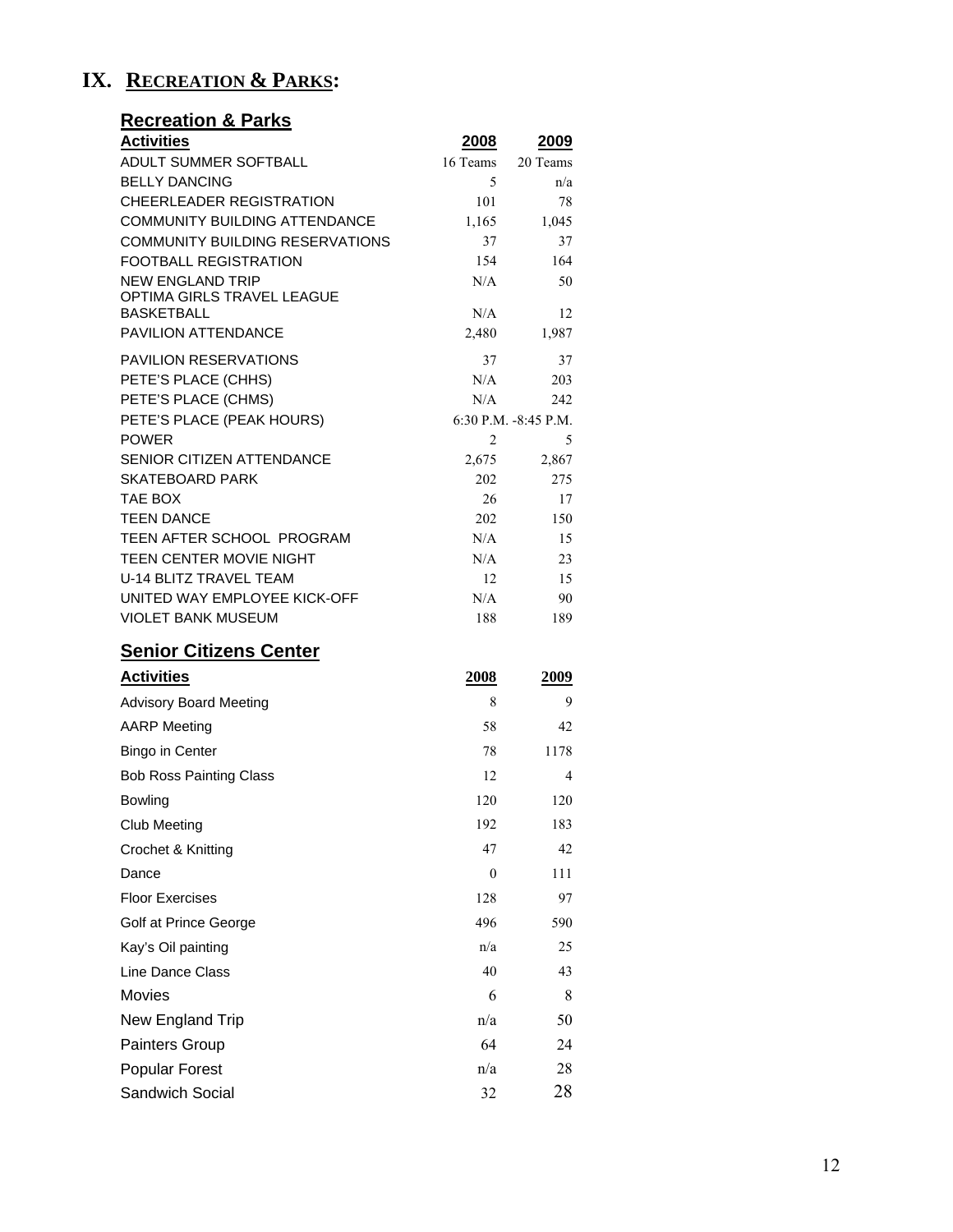# **IX. RECREATION & PARKS** (CONTINUED)**:**

| Sing A-Long                       | 48    | 36    |          |
|-----------------------------------|-------|-------|----------|
| Sing-a-long CH Health Care Center | 14    | 14    |          |
| <b>Sit Down Exercises</b>         | 204   | 348   |          |
| Splash of Color Workshop          | n/a   | 13    |          |
| <b>Strength Training Class</b>    | 188   | 201   |          |
| Tai Chi                           | 33    | 39    |          |
| Tap Class Advance                 | 48    | 36    |          |
| <b>Tap Class Beginners</b>        | 56    | 71    |          |
| <b>Tap Class Intermediate</b>     | 62    | 67    |          |
| <b>Triad Meeting</b>              | 50    | 65    |          |
| <b>Watercolor Class</b>           | 20    | 12    |          |
| Yoga                              | 33    | 98    |          |
| Zoomer Boomer                     | 251   | 260   |          |
| Total                             | 2,675 | 2,867 |          |
|                                   |       |       | $\cdots$ |

|                         |          |       | 2008             | 2009             |
|-------------------------|----------|-------|------------------|------------------|
| <b>Meals</b>            | 2008     | 2009  | <b>Donations</b> | <b>Donations</b> |
| Home Del Meals          | 100      | 60    | \$65.00          | \$60.00          |
| <b>Breakfast Meals</b>  | 100      | 60    |                  |                  |
| Bags                    | 40       | 30    |                  |                  |
| Total                   | 240      | 150   |                  |                  |
| <b>Transportation</b>   |          |       |                  |                  |
| <b>Total Passengers</b> | 671      | 537   | \$127.00         | \$289.00         |
| <b>Total Miles</b>      | 3,150    | 3,543 |                  |                  |
| <b>Wheelchairs</b>      | 17       | 17    |                  |                  |
| <b>Volunteer Hours</b>  | $\theta$ | 8     |                  |                  |
|                         |          |       |                  |                  |

### **Violet Bank Museum**

|            |     | 2008 2009 |
|------------|-----|-----------|
| Attendance | 188 | 189       |

- Preparing for program at Christmas at Violet Bank Museum
- Developing a Revolutionary War Program for April 2010
- Working on Museum scrap book that details the chronological evolution of Violet Bank
- The  $200^{\text{th}}$  Anniversary of the fire at Violet Bank is 2010

#### **Parks, Buildings and Grounds**

- Cleaned White Bank Park, Lakeview Park, and Ft Clifton Park, as needed.
- Washed out pavilions at White Bank Park, as needed.
- $\mathcal{R}$  Picked up trash around Municipal Building complex and Library (daily).
- $\mathcal{R}$  Picked up trash and emptied trash cans around all ball fields and soccer fields as needed.
- $\mathcal{R}$  Dragged and lined all baseball and softball fields as needed for practice, games, and tournaments.
- $\mathcal{R}$  Repaired pitching mounds at Shepherd Stadium, Middle School baseball, A-field, and B-field.
- $\mathcal{R}$  Cleaned Shepherd Stadium, Shepherd Stadium restrooms, and dugouts as needed.
- $\mathcal{R}$  Cut grass at Shepherd Stadium, Civic field, Lakeview ball fields, A-field, B-field, as needed.
- Cut grass, trimmed, and blew off sidewalks at Wakefield Ave, War Memorial, School Board, Old church, Shuford Ave. Violet Bank, Flora Ave. Playground and Flora M. Hill Park, Battery/Hanover Island, Library, Bristol Ave., City Hall, Health Dept., and Public Safety Building.
- Cut grass and trimmed at White Bank, Ft Clifton, Lakeview Park, Edinborough Park.
- $\mathcal{R}$  Cut grass at Soccer Complex, Skate Park, Pistol Range, Animal Shelter, and Fire Station #2.
- $\mathcal{R}$  Performed preventative maintenance on lawnmowers.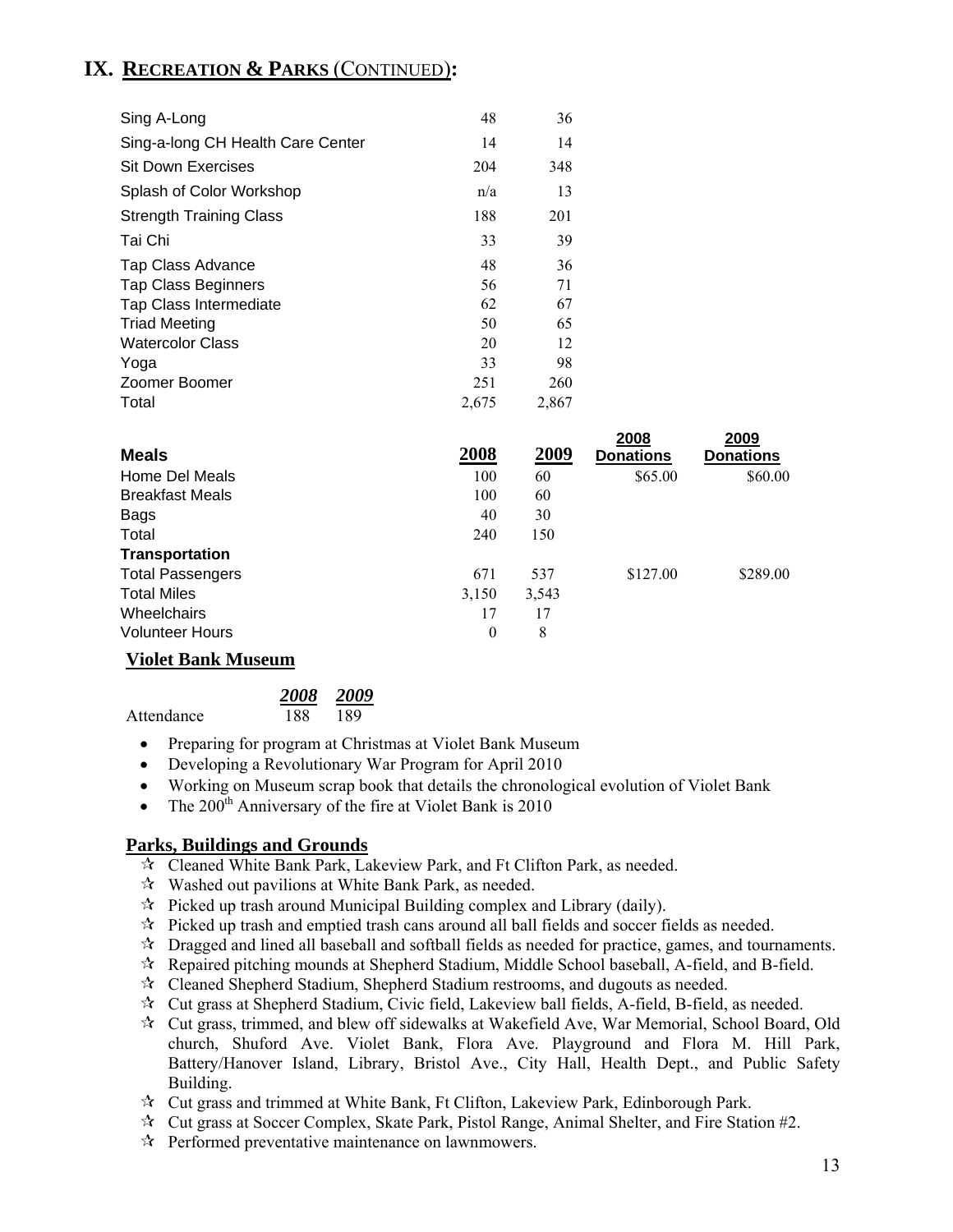# **IX. RECREATION & PARKS** (CONTINUED)**:**

- $\mathcal{R}$  Got chairs and tents from Fort Clifton and set-up in Stadium for United Way picnic.
- $\mathcal{R}$  Lowered flags to half staff and raised back as needed.
- $\mathcal{R}$  Replaced worn flags at Public Safety Building.
- $\mathcal{R}$  Moved bases in Shepherd Stadium for Police/Firemen softball game.
- Removed pitchers mound from Shepherd Stadium used for BIB Tournament.
- $\mathcal{R}$  Built back regular pitchers mound in Shepherd Stadium.
- $\mathcal{R}$  Cleaned trash from Football Stadium.
- $\mathcal{R}$  Painted High School Football Practice Field, Recreation Football Practice Field, Field Hockey Field, Soccer Fields and Band practice field.
- Located corner pins and laid out soccer field at Soccer Complex.
- $\mathcal{R}$  Set out soccer goals and stacked down, set out benches and trash cans at Soccer Complex.
- $\mathcal{R}$  Moved bleachers in place at Soccer Complex.
- $\mathcal{R}$  Replaced broken swing at Flora M Hill Park.
- $\mathcal{R}$  Moved bases at Lakeview 1 & 2 as needed for Fast Pitch Tournament.
- $\mathcal{R}$  Set-up chairs, tables and portable stand at new boat landing and river trail dedication.
- $\mathcal{R}$  Blew off parking lot at Community Center and Shop as needed.
- $\mathcal{R}$  Cut up tree at White Bank Park that was blown down in storm.
- $\mathcal{R}$  Repaired and rebuilt two paint machines.
- $\star$  Sprayed Tussing Elementary parking area and Violet Bank with KillzAll.

### **X. OFFICE ON YOUTH & HUMAN SERVICES:**

#### **YAC Activities**

¾ 4 YAC members helped with the *Back to School Festival*

#### **Trainings & Meetings**

- ¾ Abby Lynch & Tricia Quenan attended the *Back-to-School Breakfast* at CHHS
- ¾ Abby Lynch attended *Teaching Methods in Prevention Classroom VTSF*
- ¾ Abby Lynch attended the *VJCCCA Regional Meeting* in Yorktown
- ¾ Abby Lynch, Tricia Quenan & Eileen Brown attended the *Better Beginnings Coalition Meeting*
- ¾ Abby Lynch & Tricia Quenan attended the *Toastmasters* T raining
- ¾ Abby Lynch attended the *State of the Community's Health* seminar
- ¾ Abby Lynch attended the *Fidelity Based Adaptations to Diversion/Prevention Programs – VTSF*
- ¾ Tricia Quenan & Abby Lynch attended the Hidden Epidemic: *Alcohol and the Older Adult* seminar
- ¾ Abby Lynch attended the *Underage Drinking Task Force*
- ¾ Abby Lynch and Tricia Quenan attended *CSA Resource Day* with presenter, Dr. Jon Bartlette

#### **Driver Bags**

 $\overline{27}$  youth received VaABC, VASAP, MADD, State Police information when they received their driver's license

#### **Community Service**

 $\geq 11$  youth completed 105 hours of Service Learning

#### **Shoplifting Diversion Program**

 $\overline{\triangleright}$  53 youth attended the Shoplifting Diversion Program with a parent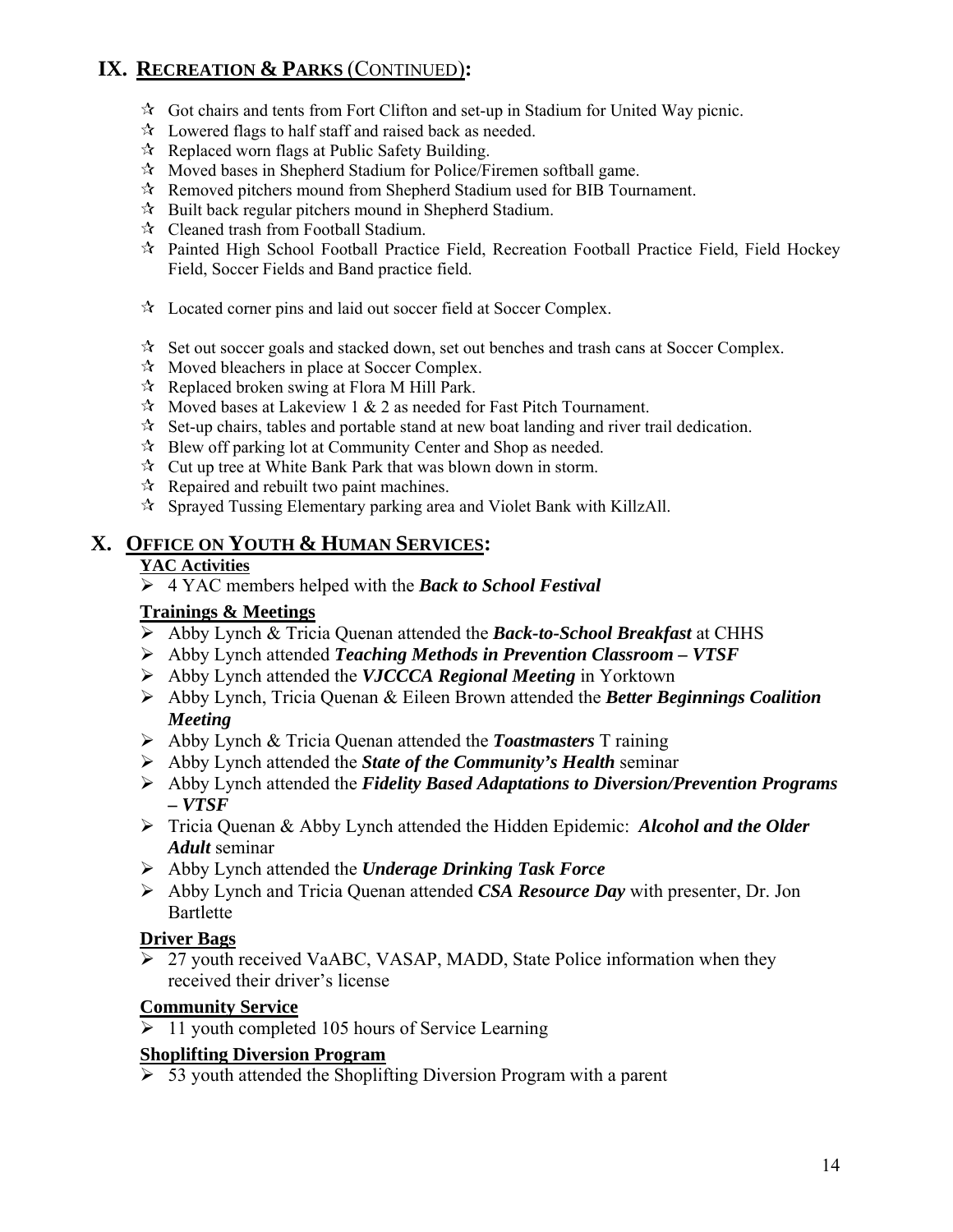# **X. OFFICE ON YOUTH & HUMAN SERVICES** (CONTINUED):

### **Better Beginnings Coalition**

 $\triangleright$  New Coordinator, Janet Sullivan held a lunch meeting with 11 people in attendance. The group planned new strategies for reaching teens and pamphlets are available for teens at "Pete's Place"

### **Juvenile & Domestic Violence Task Force**

 $\triangleright$  Meeting held with 25 members in attendance with two new members; planned for upcoming events: TRIAD Elder Abuse meeting, Safe Communities Night, and Regional Domestic Violence Meeting

### **Kids' After-School Program**

 $\triangleright$  Program began at North Elementary and Tussing Elementary, serving 22 students; interviewed mentor/tutor applicants; solicited volunteers for program; staff spoke at elementary PTO meetings to promote the program

# **XI. FLEET MAINTENANCE:**

|      | # of Workorders | Total       | <b>Sublet</b> | <b>Sublet Total</b> |
|------|-----------------|-------------|---------------|---------------------|
| 2009 | 63              | \$10,567.63 |               | \$1,649.83          |
| 2008 |                 | \$12,746.17 |               | \$1,773.55          |

All of the repairs are normal maintenance issues. We are currently preparing the leaf collectors for service and they should be ready by next week.

# **XII. PUBLIC WORKS & ENGINEERING** (CONTINUED)**:**

### *Horticulture*

Weeded, weedeated, and cut grass at the following sites:

- Temple Avenue, Boulevard, Violet Bank, Old Town Drive Civic Site, Lynchburg Avenue, Legacy Garden, Laurel Parkway, City Hall, Ashby Avenue, Flora Hill, White Bank Park, Royal Oak Avenue, Public Safety Building, City entrance sign at Prince George line, War Memorial, Marvin Avenue and Library.
- Trimmed shrubbery at City Hall, Arlington Ave, and Public Safety Building.
- Continued watering all sites each day.

Placed mulch and sprayed for weeds at the following sites:

- Public Safety Building, Marvin Ave, Arlington Ave, White Bank Park, Legacy Garden, Laurel parkway, War Memorial, Old Town Creek Civic sign, Temple Ave in front of Courthouse, Library, Temple Ave at I-95, Flora Hill Park, City Hall and Fire Station II.
- Planted Black Eye Susan's and Lioriope at Old town Creek Civic site, Day Lillis and junipers at Tempe Ave and I-95 and entrance sign at Ashby Ave and the Temple Ave entrance sign at Prince George.
- Planted Black Eye Susan's and Lioriope at Old town Creek Civic site, Day Lillis and junipers at Tempe Ave and I-95 and entrance sign at Ashby Ave and the Temple Ave entrance sign at Prince George.
- Pruned tree at Courthouse.

### *Vegetation*

*Cut and trimmed grass at the following locations:* 

- Meridian Avenue drainage ditch Biltmore Drive
- Yacht Basin Drive Sherwood Drive
- Public Works Complex Sadler Avenue
- White Bank Road Moose Lane
- 
- 
- 
- 
- 
- Old Town Drive Covington Road drainage ditch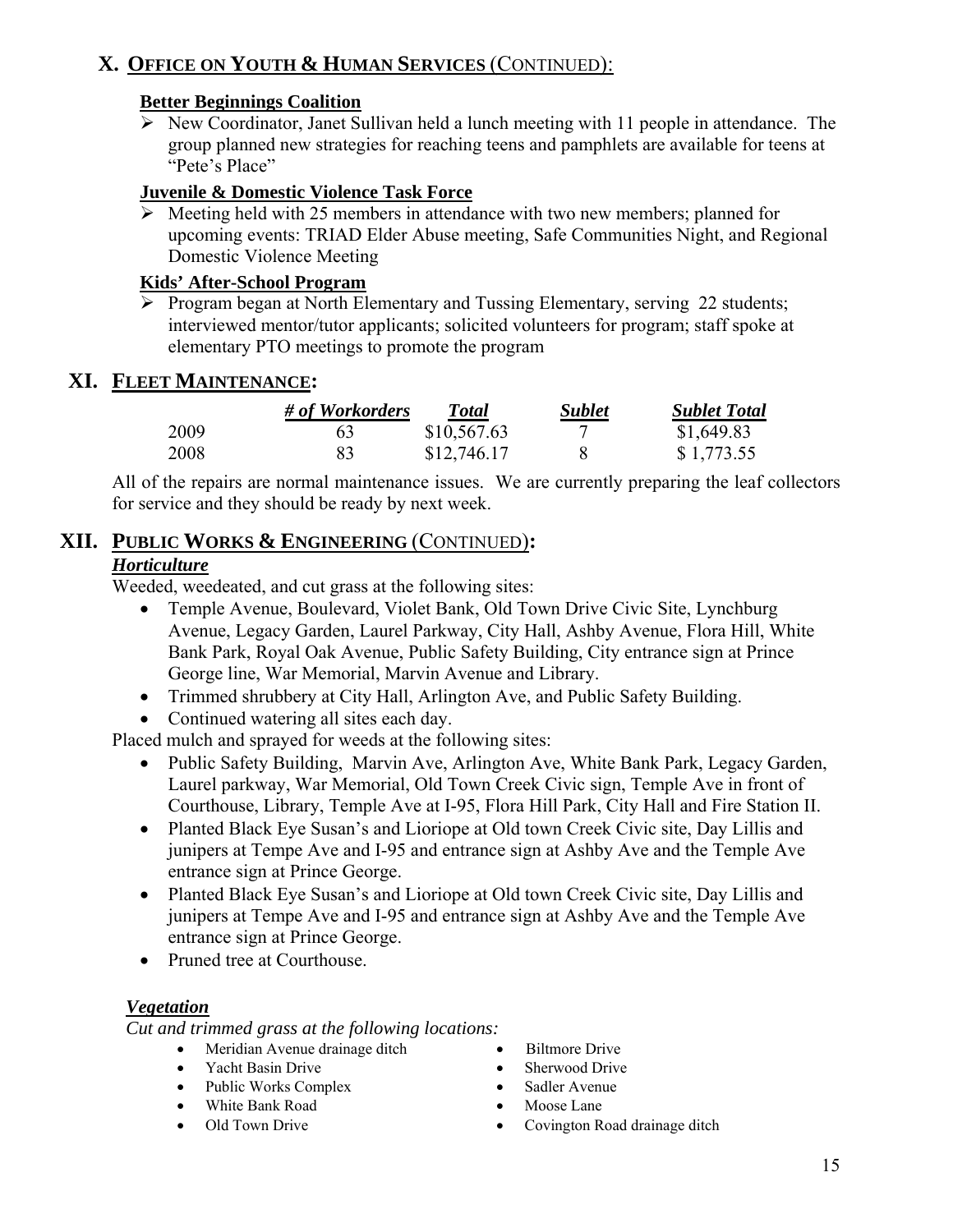- 
- 
- 
- Washington Avenue Ellerslie Avenue
- 
- 
- 
- Charlotte Avenue drainage ditch Branders Bridge Road

#### *Trimmed limbs and/or bushes at the following locations:*

- Fischer Avenue Joe Johnson Avenue
- Temple Avenue

#### *Removed fallen trees/limbs after storm from the following locations:*

• 1117 Yacht Basin Drive

#### *Sprayed the following locations for high weeds:*

- 
- 
- 
- 1201 Covington Road Cedarwood Drive
- 

#### *Picked up litter at the following locations:*

- Roanoke Avenue Temple Avenue
- 
- Westover Avenue Ellerslie Avenue
- 
- Old Recycling Center location Charles Dimmock Parkway
- Conduit Road Riveroaks Drive
- Gills Drive Edinborough Drive
	- Boulevard Chesterfield Avenue
		-
- Dunlop Farms Boulevard Bluff Drive, Court and Terrace
	- Old Recycling Center Charles Dimmock Parkway
- Carroll Avenue Temple Avenue
	-
	-
	- Dunlop Farms Boulevard Chesterfield Avenue
	- Old Town Drive Yacht Basin Drive
	- Moose Lane Radio Tower behind Animal Shelter
		-
	- Boulevard at Carroll Avenue Temple Avenue guardrails
		-
		-
		-
		- Dunlop Farms Boulevard Bluff Court, Drive and Terrace
			-

### *Other*

- Responded to miscellaneous request concerning dead trees/limbs, dead animals, curb and gutters, sidewalks and drainage issues.
- Cleaned Recycling Center pushed brush, empty used oil, paints, and loaded metal dumpster.
- Assisted with installation of pilings for the new boat ramp at Appomattox River.
- Placed "No Dumping" signs at 228 Washington Avenue residents dumping grass clippings and brush.
- Continued monitoring drainage throughout the City.
- Assisted Horticulture Division with sites throughout the City.
- Removed four dump truck loads of construction material from Public Works Complex.
- Assisted Fire Department removing sand from street after a trash truck hydraulic spill.
- Sprayed for fleas and removed debris from wooded area at 533 MacArthur Avenue.

#### *Stormwater and Drainage*

*Street Sweeper removed 4 cubic yards of debris from the following locations:* 

• Honey Creek Court • Conduit Road

*Removed limbs, brush and debris from the following locations:* 

- Franklin Avenue 119 Sadler Avenue
- 401 Lee Avenue

*Repaired a Storm Sewer and Drop inlet at the following locations:* 

• 300 Fairmont Drive • 303 Maple Avenue

*Concrete Curb and Gutter, and Driveway Apron restorations at the following locations:* 

- 3106 Frederick Avenue 7' C&G 414 Nottingham Drive 10' C&G
- 
- 
- 
- -
- Conduit Road Roslyn Road
	-
	-
	-

- 
-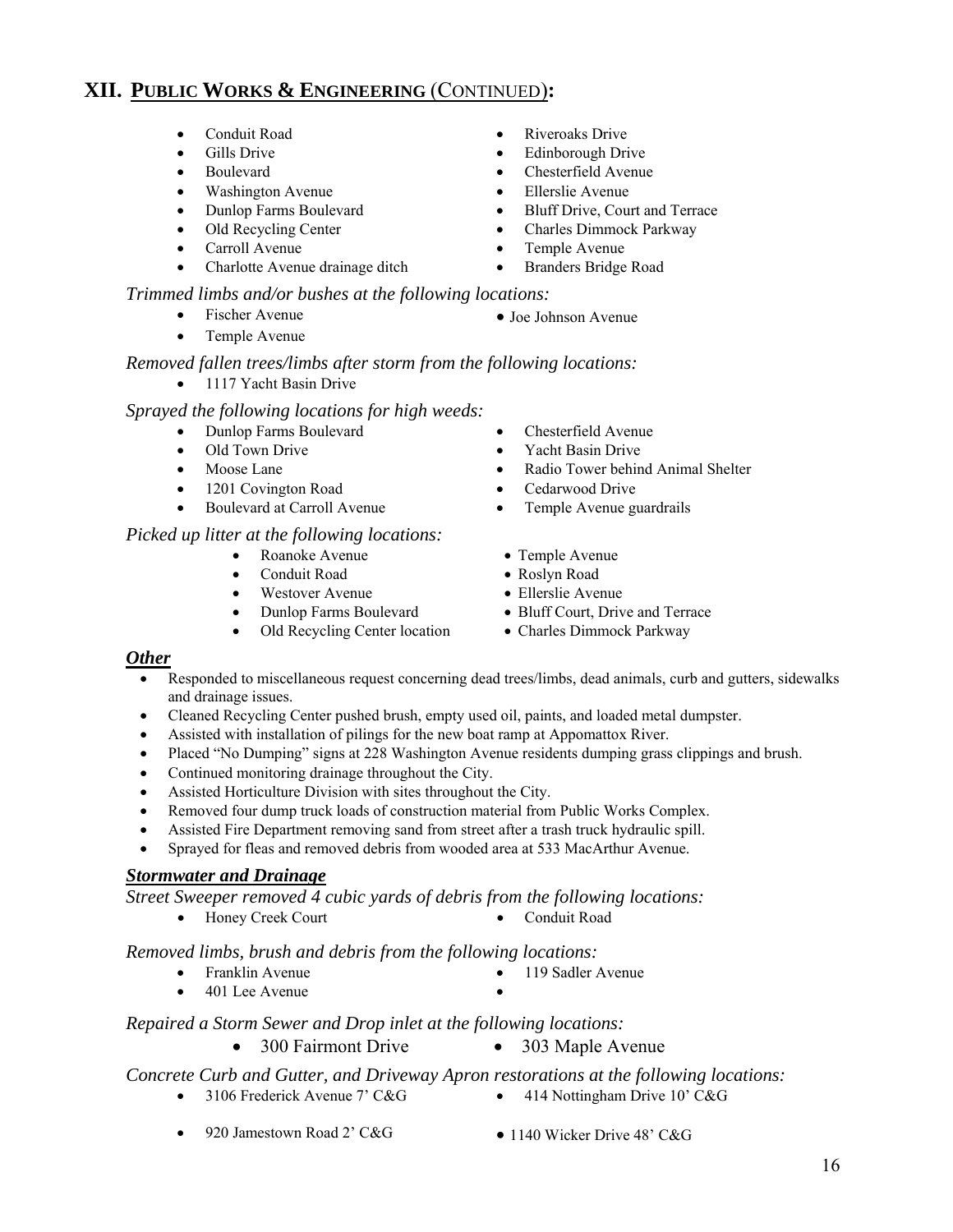*Removed debris from catch basins, gutters, drainage ditches, drainage pipes and grates at the following locations*:

- 
- 
- 521 Springdale Avenue Sancho Alley
- 
- 
- 
- 
- 
- 114 Chesterfield Avenue Behind Big Lots
- 313 Brookedge Drive
- Danville Avenue 110 Windmere Drive
	- Temple Avenue 961 Temple Avenue
		-
- Yacht Basin Drive Dick Ewell Avenue
- 228 Washington Avenue Forest View Drive at Brookhill Avenue
- School Avenue at Conduit Road 202 Wood mere Dr. at Brandywine Rd.
- 151 and 157 Brandywine Road Southpark Boulevard at Roslyn Road
- Roslyn Road at I-95 184 Archer Avenue
	-

### *Solid Waste*

#### *RECYCLING*

- 216 citizens used the Recycling Center to dispose of Category 1 Materials, brush, metal products and other recyclable materials.
- Removed 21 batteries for recycling.

#### *Transportation*

#### *Streets*

*Placed gravel around new Curb and Gutter, drainage ditch, shoulders, driveways and sink holes at the following locations:* 

- 
- 418 Dick Ewell Avenue 141 145 Carroll Avenue

*Placed Asphalt in potholes, water and sewer utilities cuts, low areas, new curb and gutters, and shoulders at the following locations:* 

- 
- 
- 
- 
- 
- 
- 
- 300 Fairmont Drive
- 
- 108 Cedar Creek Lane 331 Shade Tree Drive
	- 905 Jamestown Road 915 Williamsburg Road
	- 2701 Conduit Road 515 Colonial Avenue
	- Yorktown Drive Conduit Road in front Tussing Elem.
	- 205 Homestead Drive 107 and 201 Winston Avenue
	- 100 Bluff Court Spruce Avenue at Boulevard
	- Spruce at Hemlock Avenue A at Wakefield Avenue
		-

### *Traffic Operations*

- Signals
	- Did preventative maintenance on four (4) traffic cabinets
	- Replaced 9 LED traffic lights<br>• Repaired Opti-com at Bouleva
	- ° Repaired Opti-com at Boulevard/Hamilton
	- ° Repaired traffic cabinet at Temple/Dimmock
- Signs and Markings
	- ° Made and put up four (4) new stop signs.
	- ° Made and put up 14 new high intensity street name signs
	- Made six  $(6)$  miscellaneous signs
	- ° Made and put up 11 specialty signs for Roslyn Landing Park
- **Street Lighting** 
	- ° Installed seven (7) ornamental street light bulbs
	- Replaced three (3) ornamental street light ballasts
	- Repaired two (2) electric eyes for ornamental street lights.
- Traffic Control
	- Responded to five (5) after hours call backs for traffic lights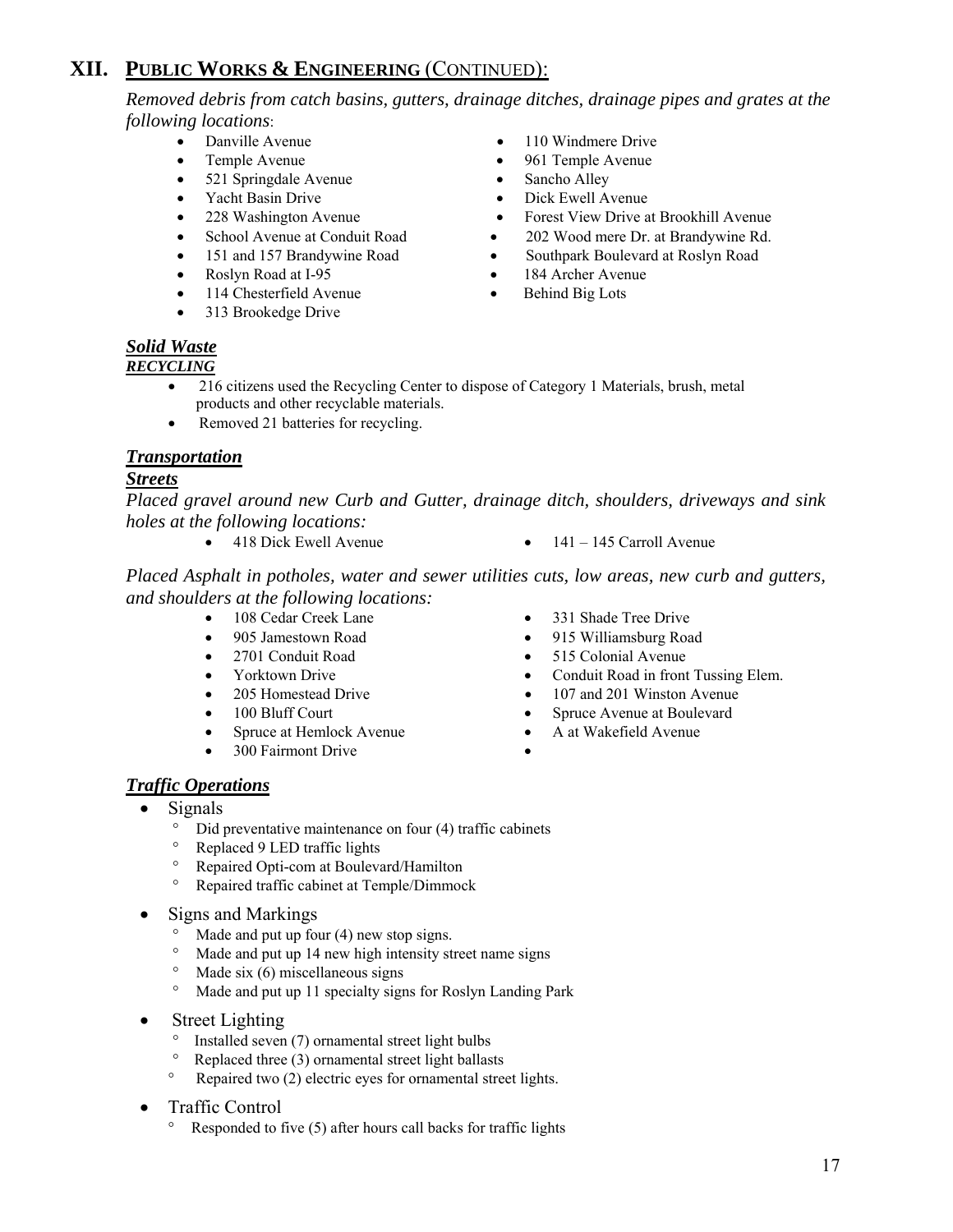- Miscellaneous
	- ° Put barrels and no parking at Roslyn Landing Park<br>
	<sup>°</sup> Perpended to five (5) GovOA requests
	- ° Responded to five (5) GovQA requests
	- ° Tested emergency generators
	- <sup>o</sup> Removed 34 Spring flags and put up 57 Fall flags<br><sup>o</sup> Cut brush and trees around signs all over the City
	- ° Cut brush and trees around signs all over the City

### **Utilities**

### *Wastewater*

*Responded to sewer backups at the following locations:*

- 
- 1206 Pleasant Dale Avenue 407 Wilson Avenue
- 1205 Boulevard 1211 Canterbury Lane
	-

#### *Install/repair sewer clean out or lateral at the following locations:*

- 2624 Bent Oaks Drive 208 Crestwood Avenue
- 
- 
- 1101 Duke of Gloucester 1206 Pleasant Dale Avenue

#### *Camera sewer main/lateral at the following location:*

- 
- 
- 
- 212 W. Westover Avenue 407 Wilson Avenue
- 
- 
- 100 Blk. Piedmont Avenue 505 Springdale Avenue
- 111 Yew Avenue
- *Checked the following manholes "trouble spot" locations:* 
	- Battery Place *(a)* Plumtree Ave. Blvd. behind Pino's
	- 3209 Bermuda Ave. 617 Blvd.
	- 102 Boykins Ave. 231 Breezy Hill Dr.
	-
	- Colonial Ave. @ Lafayette Ave. Dale Ave.
	-
	- Greenleaf @ Fairlie Rd. Highland Ave.
	- Jackson Ave. @ Blvd. 204 Jefferson Ave.
	- Jefferson Ave. @ Royal Oak Ave. Lafayette Ave. @ Blvd.
	-
	-
	-
	-
	- 220/306 Orange Ave. Pickwick Alley
	- Parking lot of Pleasure Island 83 Sherwood Dr.
	-
- 
- 
- 
- 410 Cameron Ave. Charles Ave. @ Atlantic Ave.
	-
- **Eastman Ave.** 921 @ 1020 Forestview Dr.
	-
	-
	-
- Lakeside Dr.  **Lakeside Dr.** @ Lakeside Dr. @ Lakeview Ave.
- 1017 Lakewood Dr. 100 Laurel Parkway
- 118 Lee Ave. 212 Maple Ave.
- Newcastle Dr. 209 Nottingham Dr.
	-
	-
	-

 *Responded to miscellaneous sewer calls at the following location:* 

- 902 Colonial Avenue 3216 Dale Avenue
- 
- 123 Stratford Drive
- *Repaired utility cuts at the following locations:* 
	-
	- 503 Roslyn Road/ Riverview Apartment*s*
- Braxton Avenue Jamestown Road
- 
- 208 Crestwood Drive 317 Lafayette Avenue
- Moorman Avenue Mt. Pleasant Drive
- Piedmont Avenue 1206 Pleasant Dale Avenue
	-
- 201 Danville Avenue 508 Ivey Avenue
- Moorman Avenue Mt. Pleasant Drive
	-
	- -
		-
		-
		-
		-
		-
		-
		-
		-
		-
		-
		-
		-
		-
- Stuart Ave. @ Washington Ave. 2. Stuart Ave. @ Washington Ave.
	-
	-
- 324 Mallard Drive 509 Moorman Avenue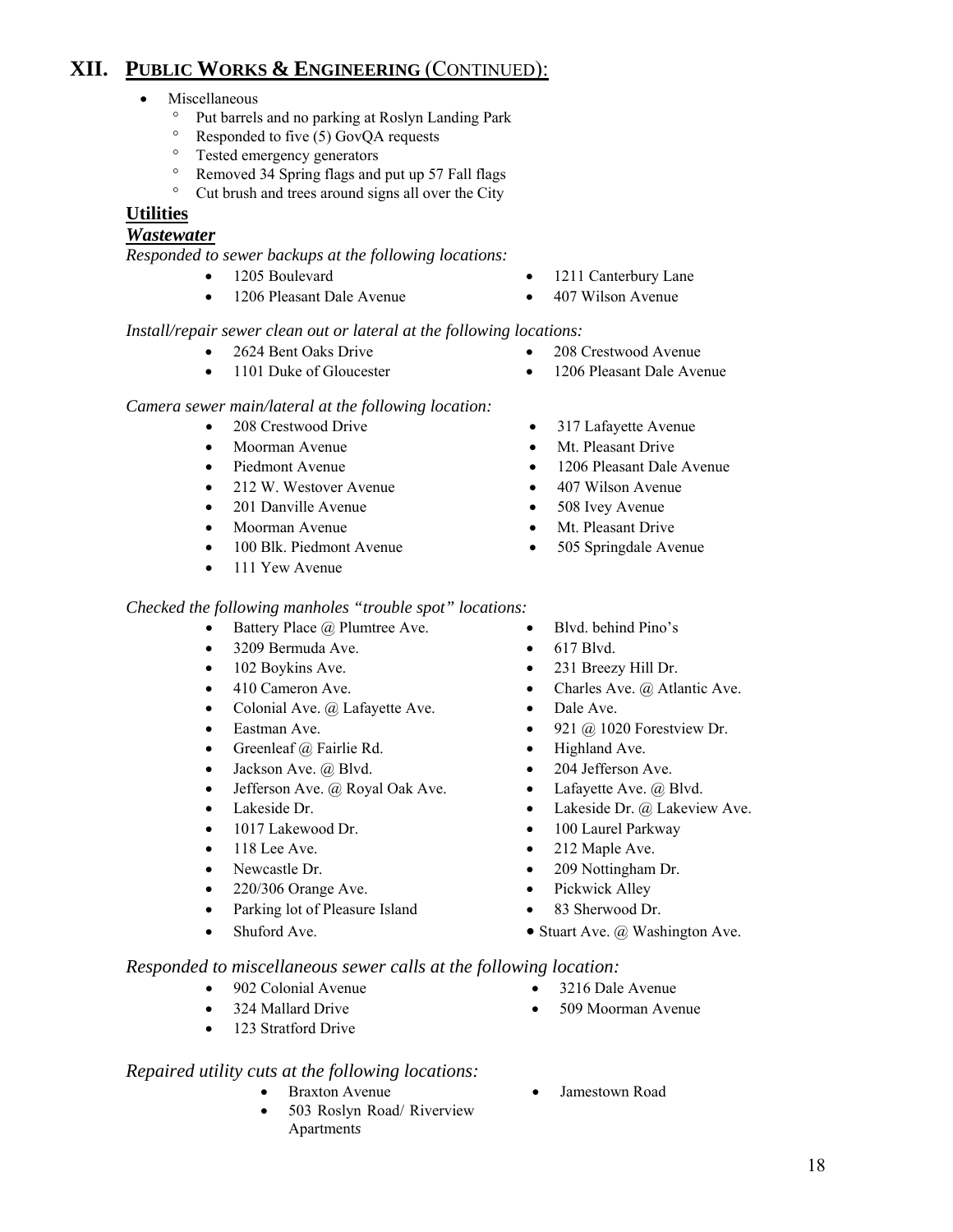*Responded to citizen's complaints for sewer bugs at the following locations:* 

- 116 Ashley Place 322 Ivey Avenue
- 

• 554 Riverview Road

*Cleaned wet well at Hillcrest Pump Station.* 

*Performed routine maintenance on methane pump at Dimmock Pump station and ran daily.*

*Removed debris from #2 pump at Main Pump Station.* 

*Miss Utility locating required 233 man hours for the month of September 2009.* 

### *Water*

*Repaired water meters at the following locations:* 

- 108 Cedar Creek Lane 212 Clements Court
- 
- 1313 Hermitage Road 906 Jamestown Road
- 113 Kennon Point Drive 219 Kennon Point Drive
- 
- 
- 917 Williamsburg Road
- 
- 5106 Conduit Road 118 East Highland Court
	-
	-
- 515 Lyons Avenue 419 Moorman Avenue
- 5043 Salem Court 1110 Wellington Road

*Set meter for new construction at the following location:* 

• 128 Hamilton Avenue

*Repaired service line break at the following location:* 

- 2110 Franklin Avenue 125 Pinecliffe Drive
- 218 Pinecliffe Drive

### *Repaired water main at the following location:*

• 315 Ridge Road

#### *Repaired main line break at the following locations:*

- 
- 3222 Holly Avenue 320 Jefferson Avenue
- 315 Ridge Road 503 Roslyn Avenue
- 609 Boulevard 500 Braxton Avenue
	-
	-

#### *Replaced meter lid at the following locations:*

- 143 Briarcliffe Court 213 Hillcrest Avenue
- Newcastle Drive 551 Riverview Avenue
- 311 Walnut Avenue 337 Waterfront Drive

### *Install or replace meter setter at the following locations:*

• 108 Cedar Creek Lane • 208 Wakefield Avenue

#### *Check fire hydrant for leak at the following location:*

• 139 Hillcrest Avenue

#### *Performed water shut down at the following location:*

- 
- 109 Ashley Place 149 Ashley Place
	- Franklin Avenue 804 W. Roslyn Road
- 
- 
- 
- 
-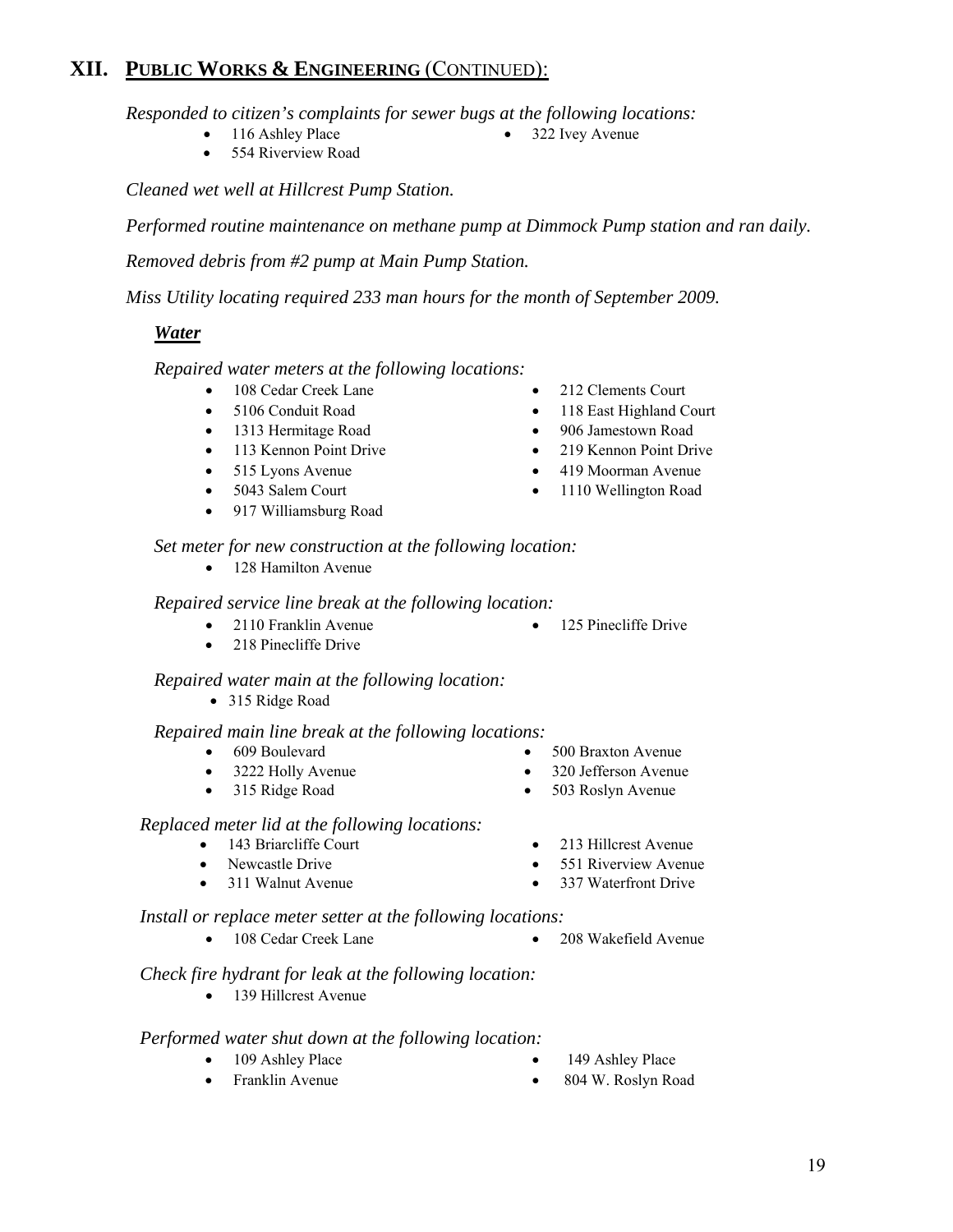*Replaced or repaired water service line at the following locations:* 

- 108 Cedar Creek Lane 905 Jamestown Road
- 901 Lakewood Drive 106-113 Waterfront Drive

#### *Responded to dirty water complaint at the following locations:*

• 1202 Burlington Drive • 208 Crescent Avenue

#### *Performed yard maintenance at the following locations:*

- 
- C & B Pump Station/Right of Way
- 
- 
- 
- Right of Way behind Convalescent Center • Sherwood Hills Pump Station
- Sherwood Hills Water Tower/Right of Way **• Southpark Water Tower**
- Appomattox Pump Station Archer Avenue Park/Right of Way
	- Chesterfield Meeting Pit/Right of Way
- Conduit Road Conjurers Neck Pump Station
- Dimmock Pump Station Dunlop Farms Pump Station
- 1-95 Right of Way (behind K-Mart) Main Pump Station/Right of Way
	-
	-

#### *Backflow/Cross Connection Survey at the following locations:*

- 654 Blvd. 1116 Blvd.
- 
- 
- 
- 
- 
- 
- 
- 
- 
- 235 Dunlop Farms Blvd. 113 Dunoon Ct.
- 3110 Greenwood Ave. 3630 Hawick Dr.
- 
- 
- 
- 331 King Fisher Way 102 Lakeview Ct.
- 
- 
- 
- 
- 851 South Ave. 931 South Ave.
- 
- 
- 798 A Southpark Blvd. 810 Southpark Blvd.
- 
- 
- 
- 
- 
- 
- 
- 2002 Blvd. 2033 Blvd.
- 2425 Blvd. 3201 Blvd.
- 212 Brooke Ct. 108 Cedar Creek Ln.
- 110 Cedar Creek Ln. 360 Charles Dimmock Pkwy.
- 430 Clairmont Ct. 436 Clairmont Ct.
- 101 Comstock Dr. 108 Comstock Dr.
- 200 Comstock Dr. 242 Comstock Dr.
- 307 Comstock Dr. 1001 Conjurers Dr.
- 1007 Conjurers Dr. 1013 Conjurers Dr.
	-
	-
- 107 Heron Run Dr. 212 Heron Run Dr.
- 301 Jennick Dr. 200 King Fisher Way
- 212 King Fisher Way 319 King Fisher Way
	-
- 301 Mallard Dr. 300 Nottingham Dr.
- 413 Nottingham Dr. 206 Old Brickhouse Ln.
- 219 Old Brickhouse Ln. 1119 Peace Cliff Ct.
- 1225 Riveroaks Dr. 837 South Ave.
	-
- 425 Southpark Blvd. 721 Southpark Blvd.
- 727 Southpark Blvd. 735 Southpark Blvd.
	-
- 165 Southpark Circle 497 Southpark Circle
	- 1891 Southpark Circle 1040 A Temple Ave.
	- 119 Temple Lake Dr. 1104 W. Roslyn Rd.
	- 425 Waterfront Dr. 507 Waterfront Dr.
	- 512 Waterfront Dr. 513 Waterfront Dr.
	- 519 Waterfront Dr. 529 Waterfront Dr.
- -
	-
-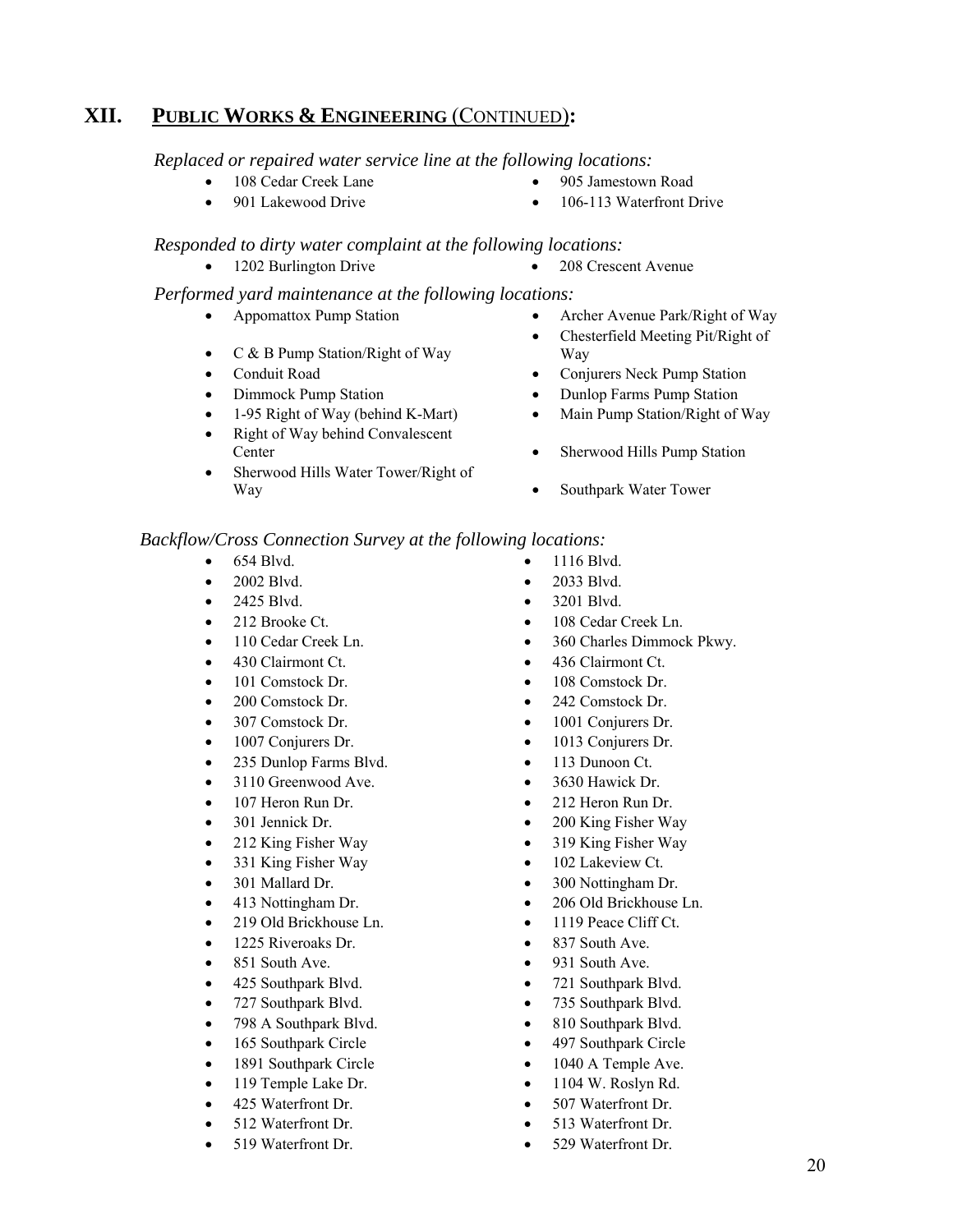- 705 Waterfront Dr. 706 Waterfront Dr.
	-